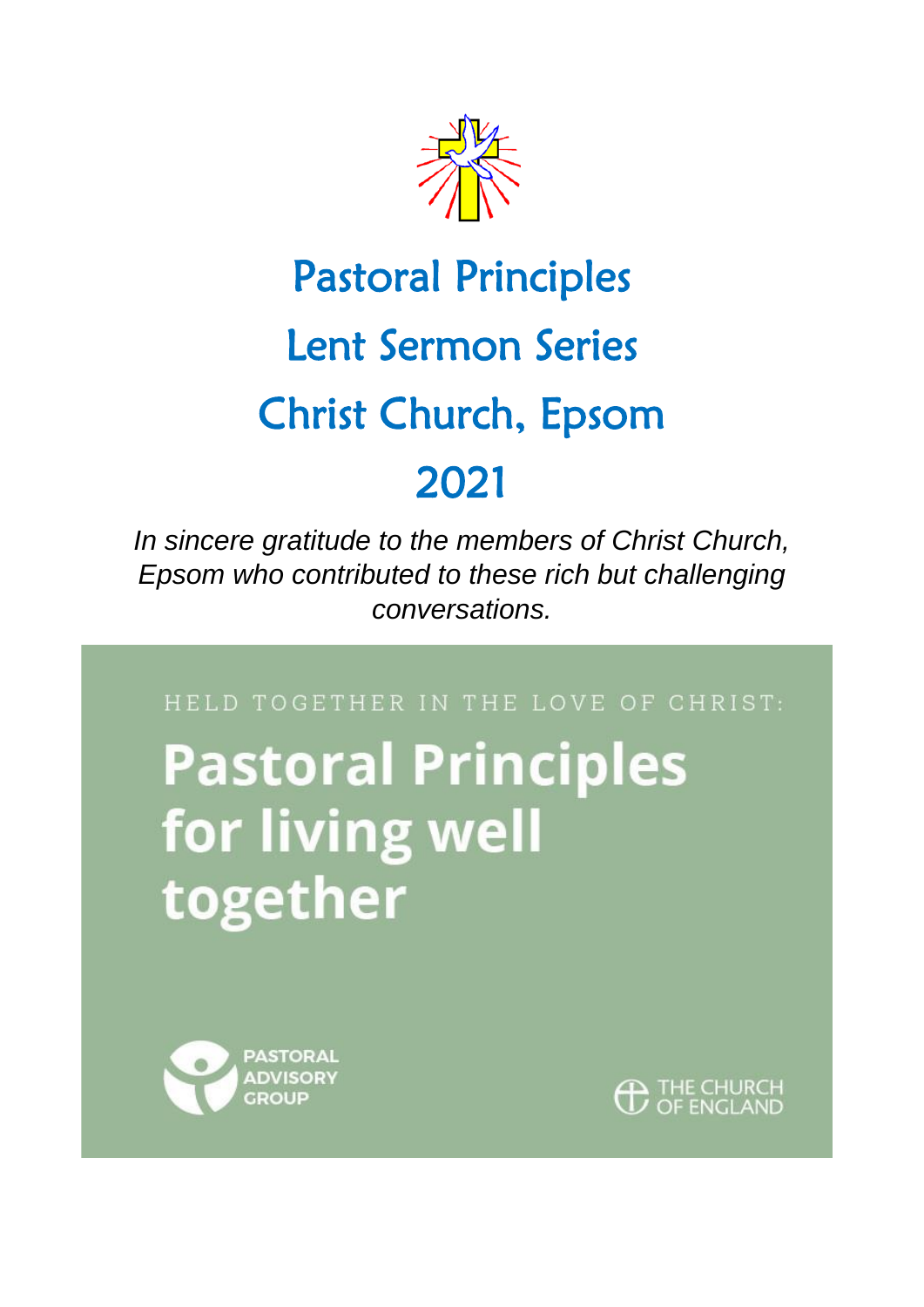#### **Week 1 'Acknowledge Prejudice'** by Revd. Rosemary Donovan

Christ Church has been on a journey reflecting on how to be a truly inclusive church for several years. We believe that we are, and always seek to do our best to be an open, friendly, and welcoming but nevertheless have been unable to nail our colours to the mast. By this I do not mean flying a rainbow flag, I mean demonstrably being the type of church that Jesus would want to attend. A place where age does not preclude you spending time in His presence. A place where your bodily functions do not brand you as unclean. A place where your skin colour is not the thing people recognise about you. A place where who you are attracted to is not a big deal. The Inclusive Church Network was instrumental in highlighting that there was an issue in many institutional churches who despite believing and seeking to be welcoming of everyone perhaps were not so open and friendly when people who were perceived as different turned up. As a result, they developed a statement that was a clear indication to those who felt that a particular church might not be for them were wrong. Having explored the statement offered by the Inclusive Church Network the PCC at Christ Church felt that it did not go far enough but accepted that it was helpful to have an explicit welcome statement.

We have since written our own that makes it clear the direction of travel for this community. This has coincided with a national church initiative entitled *Living in Love and Faith*, which we shall be exploring later in the year at both Deanery and parish levels. In preparation for that discussion the staff team felt it would be helpful to spend this reflective period of Lent examining another Church of England resource '*Pastoral Principles for living well together.*' As you can see its very title includes a familiar phrase from our own Christ Church vision 'living well' definitely making it worthy of consideration. As a community of Christians, we are held together in the love of Christ. Our many differences are gifts that can build us up in trust and mutual affection …or they can mar the image of Christ that we are called to reflect through our life together. LGBTI+ people in our churches have not always experienced this unconditional love of Christ and we need to admit and address this reality. These Pastoral Principles invite us to examine afresh our life together. The focus relates to LGBTI+ people, but they apply to all sorts of difference and diversity among God's people and certainly at Christ Church we intend making it wider in order to embrace the truly inclusive statement that we have recently adopted. Paying attention to these pastoral principles will help us to live out the good news of welcome to all people with its biblical understanding of new birth, the transforming power of the Holy Spirit, the common call to repentance and faith, and our new identity in Christ.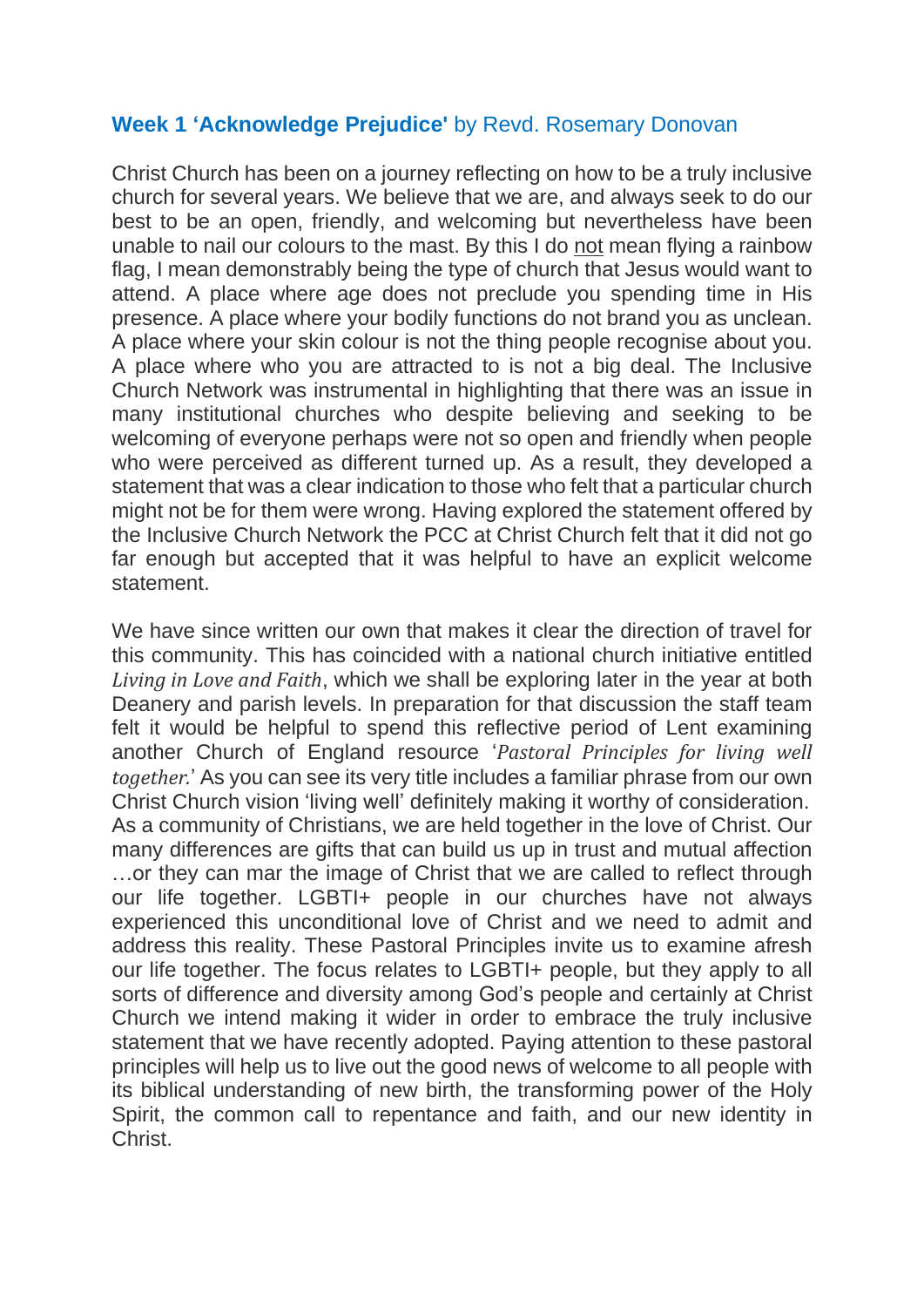Over the next 6 weeks we will acknowledge PREJUDICE, speak into SILENCE, address IGNORANCE, cast out FEAR, admit HYPOCRISY, and pay attention to POWER for at least some of these evils will be at work in our church, even if not with respect to LGBTI+ people. We still need to ask who is missing? Who is present? Who is silent?

I feel passionately about this. I have experienced first-hand the wounding that exclusion gives. In my Curacy there was one particular lady who refused to receive communion from me. She could just about shake my hand in the peace as she knew it would be churlish not to. But never came to the altar rail when I was presiding so not to embarrass either of us. I was told to just accept it and put up with it but that did not mean it did not hurt. When I was growing up this was the only children's Bible available. The 'lovely' pictures show a very white middle-class Jesus, surrounded here by all his white male friends. There were no female leadership role models in the church, girls did not do that kind of thing. I felt a freak for even thinking about it - had I misheard the voice of God? Gender discrimination is a basic example of prejudice and it can be ingrained from childhood building up stereotypes of suitable roles for boys and girls.

As well as all the iconographies being male so was all the liturgical language and it wasn't until I was a theological college that my eyes were opened to appreciate that God was bigger than gender, sexuality or race. I feel shame now when the church that I love and have pledged allegiance to fails to acknowledge the humanity in another. Hence the vital importance of safeguarding and the need for repentance when things go wrong.

Today's first Pastoral Principle is acknowledging prejudice. Prejudices are very common - in fact, everyone has a prejudice in their lifetime. Have you ever looked at someone and made a judgment about them without even knowing them? Maybe you decided they looked smart because they wore glasses, or they were rich because they had lots of fancy jewellery. In a way, you pre-judged them, meaning you made a decision about who they were before learning anything about them.

This pre-judgment is called prejudice. The similarity between the words is no accident! Prejudice is an unfair and unreasonable opinion or feeling formed without enough thought or knowledge. You might be thinking that you would never pre-judge someone. However, at some point, everyone has a prejudiced thought about someone else. This is because there are so many influences on our ideas. Prejudice can come from movies, television, or from friends and family members.

Central to our faith is a belief that each of us is unique: we rejoice that we are fearfully and wonderfully made by God. There is a sense of awe and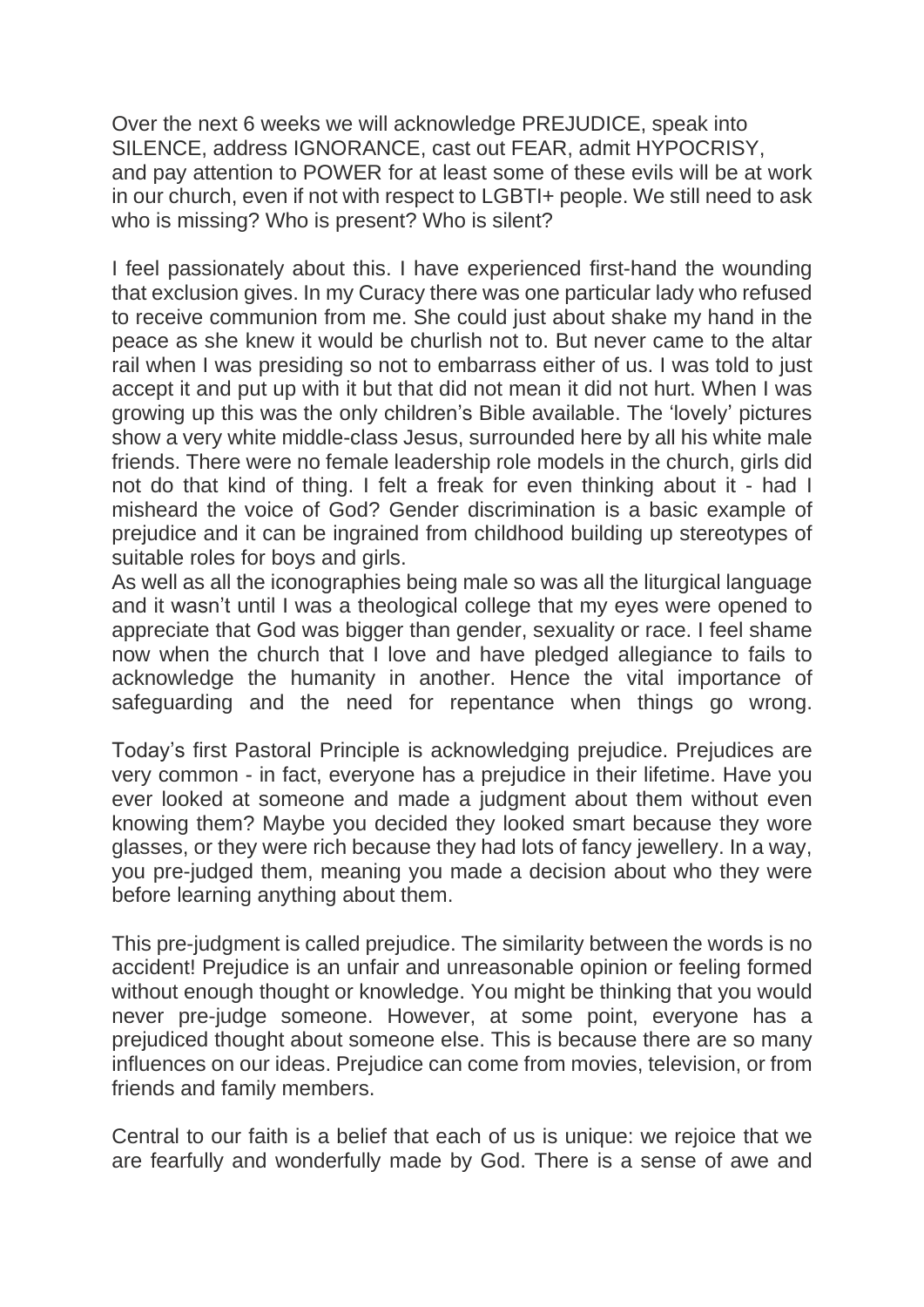mystery about each one of us – an element of 'otherness' – that cannot be reduced to something that we can fully grasp within our finite understanding. This principle applies to all our relationships with people who are different from us, whether as a result of sexuality, gender identity, ethnicity, age or any other characteristic. I believe that all of us need to reflect deeply on our attitudes and behaviour in order to extend a Christ-like welcome to all people in our midst.

Reflecting on our attitude and behaviour lies at the heart of today's Bible passages. The psalmist reminds us that God knows the heart.

*"you perceive my thoughts from afar"* and "*before a word is on my tongue you know it completely."* Terrifyingly there is no escaping God for even the darkness will not hide our deeds, "*for darkness is as light to you*". So, we had better take care with our thoughts and words. The WW2 poster 'Careless words cost lives' come to mind. How many times do many of us say or do things we did not mean especially catty or judgemental remarks even if it is just for fun?

- · Look at what she's wearing?
- · Wow look at the state of him!
- · I wouldn't be seen dead in that!

Fashions, advertisements, and glossy magazines have a lot to answer for. And I know I am a sinner in this area too. There is nothing I enjoy more than a spot of people watching. Sitting in a café or pub garden (on days when we could do such a thing!) observing what is going on looking at what people are wearing, how they are behaving. Other people's family or relationship dynamics are just so interesting hence the popularity of soap operas, another of my vices – this is starting to feel like a confessional but that is the point of Lent. To turn from our sin and make a conscious effort to do better. But we need to acknowledge it in the first place and sometimes our behaviour has become so common place that we fail to notice the error of our ways. Or maybe we have become so adjusted to social norms and expectations that we blindly accept something or do not even recognise it, let alone have the courage to face up to a bully or social injustice even when it smacks us in the face.

In recent years, a few Pastors have conducted social experiments to encourage people to take the log out of their own eye before criticising the speck in another's. One example of this was Sam King in Reading lets watch what happened to him.

<https://www.youtube.com/watch?v=5w2cIxgX9RI>

When dressed in suit and dog collar Sam was treated kindly with respect with many people stopping to help him. When dressed more scruffily he was frequently ignored or brushed off. Appearances do matter that is why people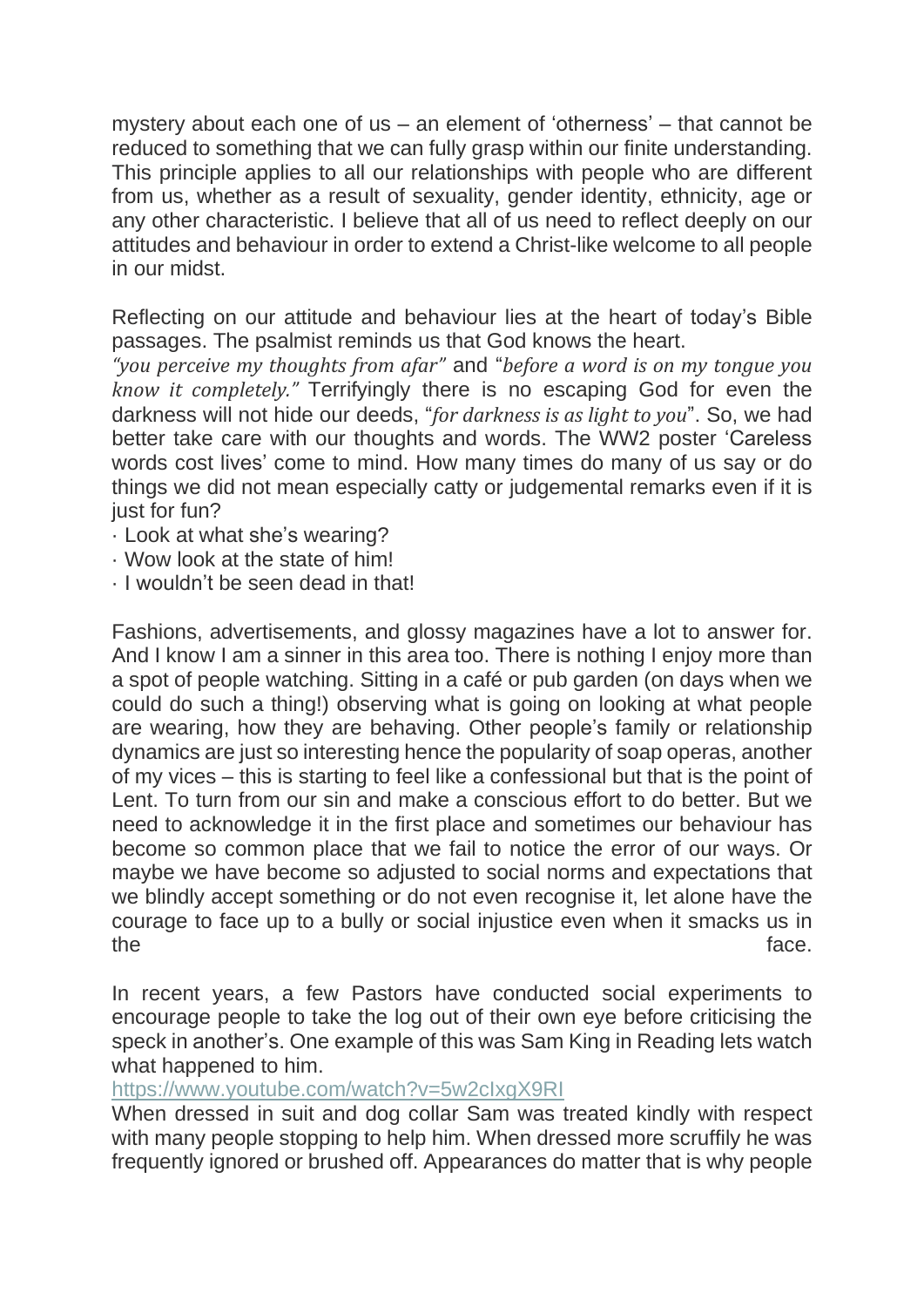dress up for interviews. We all know that people make judgements based on what people look like even when we know it's what inside that really counts. Jesus says, "*I know my sheep and my sheep know me".* He looks at the heart not the external appearance. You might be thinking what has what people wear got to do with acknowledging prejudice. For me it is an easy way in to demonstrating that we all have prejudices whether we realise it or not. If left unchecked prejudice can often lead to bullying and other forms of discrimination. These create an atmosphere of fear for what might happen at any moment and fear for what the future might hold. In extreme cases this can lead a person to take their own life.

Failures within the institutional church with regard to safeguarding has led to abuse and mistrust. That is why it is important we examine these pastoral principles as conversation starters and continue on a journey to mature discipleship in order to grow our church and be more missional in outlook. We want Christ Church to be a safe place where all are truly welcome for who they are in Christ, a beloved child of God.

Acknowledging prejudice is a good place to start because of our understanding that everyone is made in the image of God, we will receive our differences as gift, valuing all people, and seek to see Christ in all our neighbours. To help us do this we will acknowledge and address our prejudices.

We are all conditioned by our experience of life, positively or negatively. All of us must reflect deeply on our attitudes and behaviour. All are loved children of God. The cross of Christ is for all. The journey from prejudice to hatred is a short one as the Passion narrative demonstrates.

#### **How do we welcome people as they are, rather than welcoming them in the hope they will become and behave 'like us'?**

- $\triangleright$  We believe everyone is loved by God but how do we demonstrate?
- ➢ Welcome: learn names and listen first (possibly to their fears about being amongst church people) This may involve "reading the silence"
- ➢ Human beings are programmed to fear unknown; we need to fight programming through faith and positive example.
- $\triangleright$  Try and reach a common understanding where views may be (over-) firmly held.
- $\triangleright$  Learn from our own experience of prejudice (most of us have had this at some level)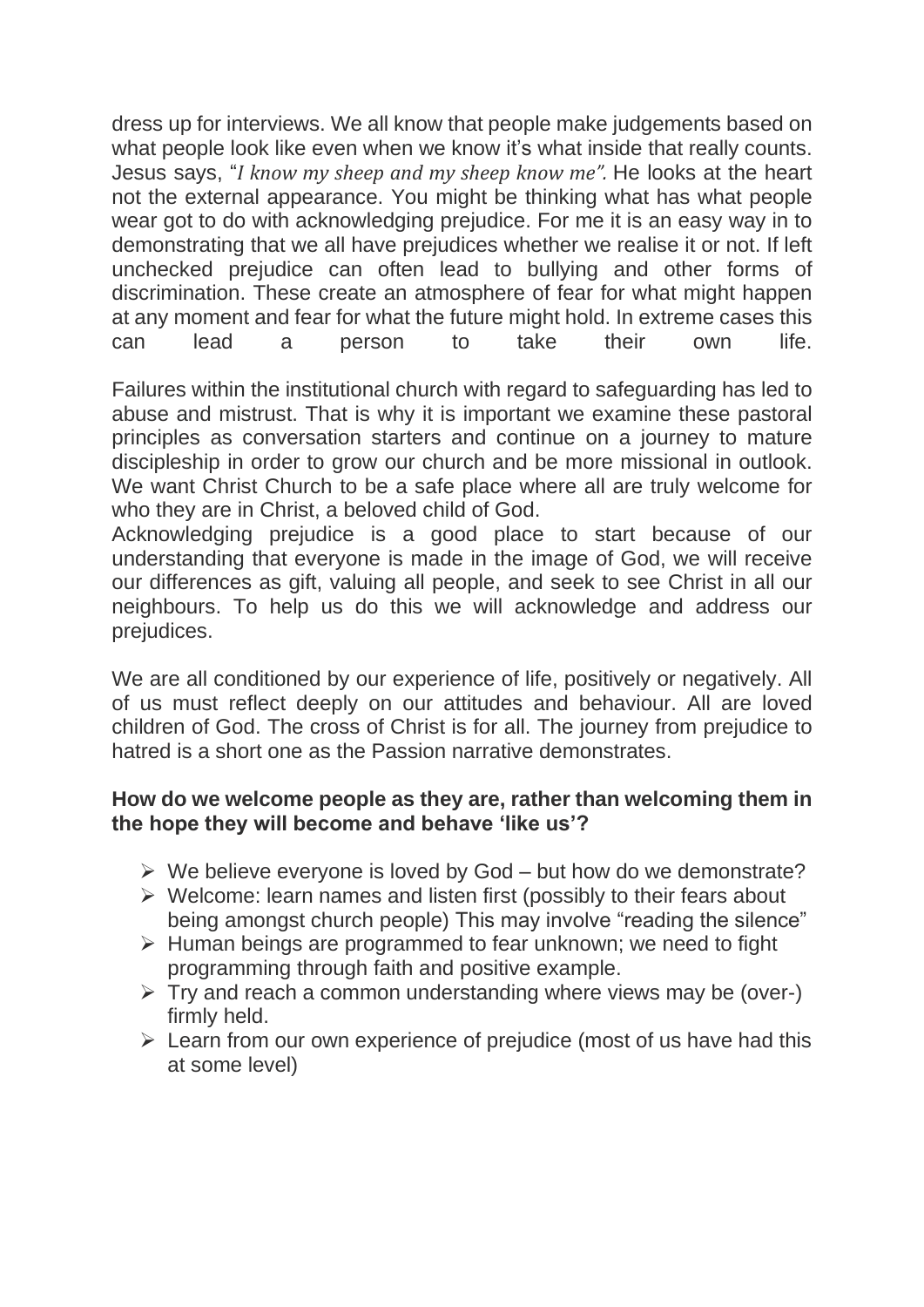### **Week 2** *'Speaking into Silence'* by Merinda D'Aprano

Speaking into silence is a rather odd phrase, and I think it simply means saying something to give support or draw attention to a tricky issue when it would be easier to keep quiet or turn a blind eye, for a variety of reasons.



#### It's because as human

beings we naturally prefer not to rock the boat or challenge the power bases or name the elephants in the room. This is the silence we do not speak into.

Our motives may be good; kindness and sensitivity to people privacy, from genuine deeply held belief, from fear of drawing attention to ourselves or others, from distaste at disagreeing with our friends or our peer group, from not wanting to challenge our traditions, from not knowing what to say or how to say it, thinking it isn't our business and so on.

To be honest, when things are awkward it's much easier to keep quiet. Our social culture is all about this silence, and we are trained into it very young. We are encouraged to be polite people. We don't want to express disapproval or to engage in uncomfortable discussions about things we condemn or, heaven forfend, consider racy things like sex in a church. All these feelings are normal and reasonable. This is why there are silences into which we do not speak.

However, to be a community that is authentic, that comes together as the body of Christ we owe it to ourselves not to shy away from knowing each other underneath the masks and loving the real people we are here with.

In all honesty, I had to force myself to even speak about speaking into silence, because I too don't want to rock the boat, or make myself vulnerable by having views that I fear some of you don't want to hear about or talk about at all – but that of course is why I need to, to help all of us to understand that when we decide some things are better not spoken about, we are acting on our own natural bias, and not necessarily being considerate or helpful to people who need to be included and cherished and recognised, and to have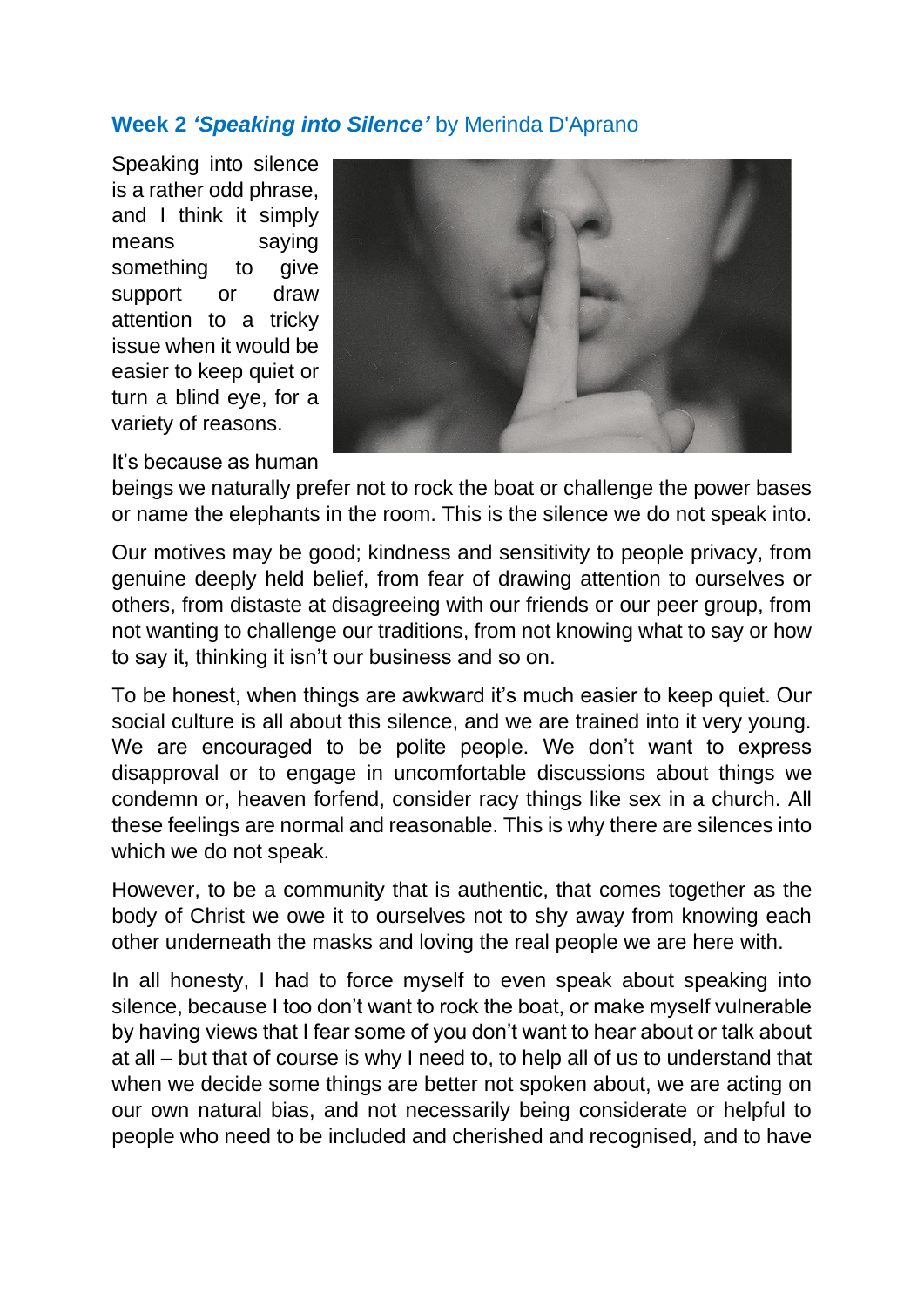their stories affirmed, their experiences valued and their needs heard in this community of Christ.

I am not saying at all that we need to go and shout our opinions from the roof tops, especially if they are likely to be confrontational or hurtful, but actually it is not mature or healthy to think that absolute silence is better, because it can create fear, shame and despair, and it stops us truly knowing one another, so we need to be wise enough to see the difference. Jesus was utterly authentic. When he said "love your neighbour as yourself" I don't think he meant and make sure you don't know them well enough to have to address them as real people.

Speaking into the silence means recognising that sometimes things are overlooked and avoided because of the power in a place, for maintaining the status of the in-crowd. If you are not quite good enough to be in the in-crowd then you are on the margins. The kind of margins where we would probably find Jesus himself at work.

Why are we here in church at all? It is about worship and fellowship, ministry and growth of faith. But we have probably chosen to come back to this particular place, to be among like-minded people, similar disciples of Jesus, people who share our standards and our beliefs, who like the style of services or the beauty of the building, people with charitable hearts, good people, people like us.

A few months ago, one of my friends left a physically abusive marriage with the hope that her church friends would support her, and yet her vicar and church community tried to encourage her to reconcile with her abuser. Eventually she left because ending her marriage was considered not upholding her lifelong vows. These were good kind faithful people acting in line with their beliefs, but they were also face to face with something they did not want to think about, talk about, appear to condone or even find out more about. They created a silence. In another church a single parent was vilified and rejected because her children looked so dishevelled and badly cared for. She left the church in embarrassment at the comments and looks. But she had lost her job, had no immediate benefits and was actually starving herself to feed her children. When she lost her home too she was gathered up by a local charity who got her back on her feet. She has not returned to church. The silent power of not fitting in was far too strong to speak into.

In 2015 a young teenager called Lizzie Lowe, ended her own life because she came to understand that she was not an acceptable person of faith because she was a lesbian. Obviously opening that conversation was beyond a 14 year old. And so a beautiful child is gone because these was a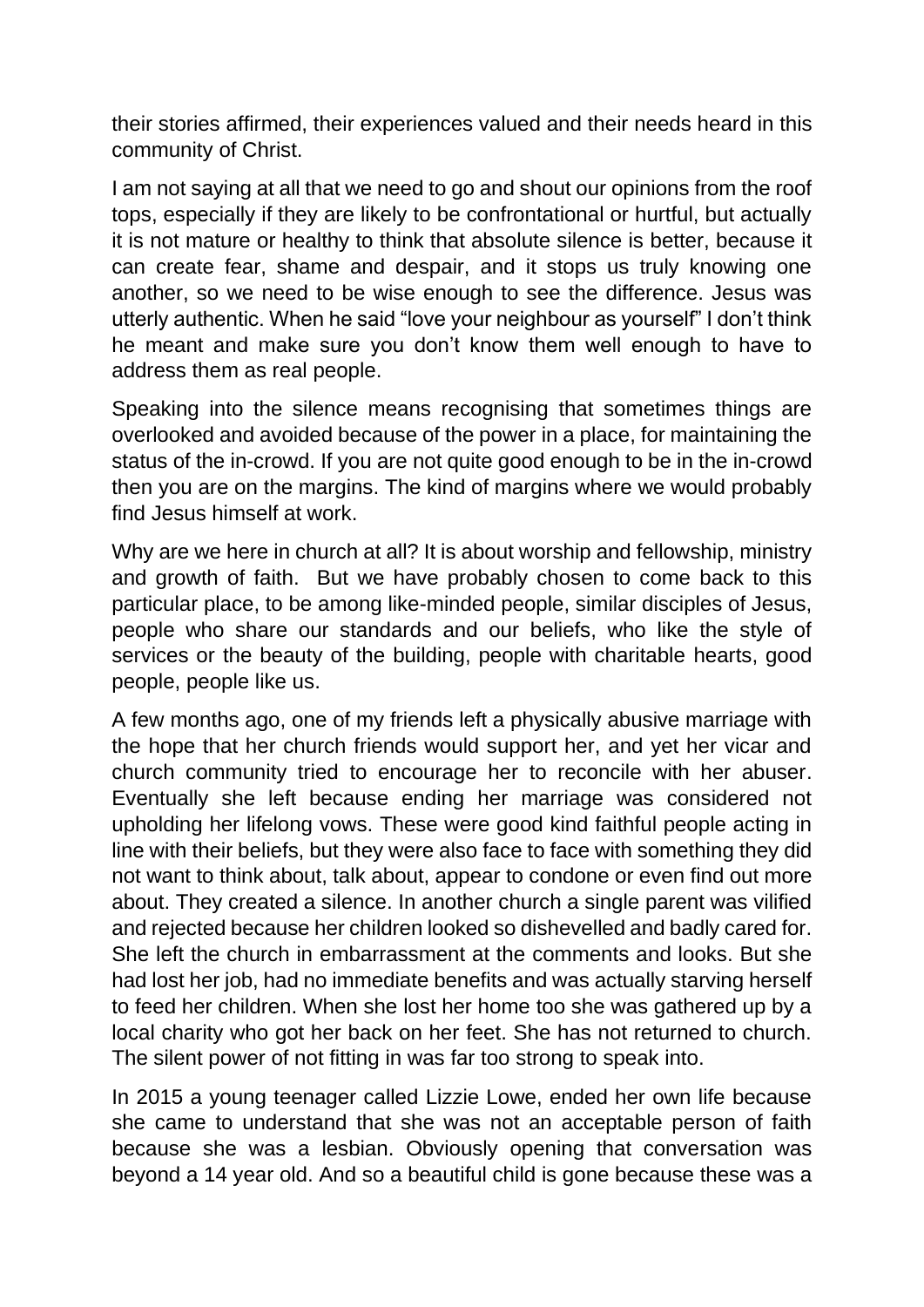silence. The work of her vicar, Rev Nick Bundock and John Bell of the Iona community, whose songs we sing regularly in this church, have drawn attention to the fact that silence alienates and excludes people, that it allows for shame to creep into the silence. When people dare not or choose not to speak about fundamentals of your existence, such as your status, your sexuality, ways in which you are different from the tribe, then deep personal shame is the default position. When you feel that shame, and if you cannot change the thing you are ashamed about, how can you stand up against the crowd or make yourself vulnerable to their distaste or pity? And why should you have to do that alone anyway?

In the 'Living in Love and Faith' series we are being asked by the Bishops, not just here, but church-wide, to do a difficult thing, to have conversations, to listen and to hear with our hearts, the realities of the lives of LGBT+ people of faith, who are already members of the body of Christ. To be clear, this is not about changing anyone's minds, or campaigning or putting up pride flags, it is about valuing people on the margins of our community, recognising those thousands of sisters and brothers in Christ who are already here, and those who wish to be here feeling welcomed and included. Nobody in the body of Christ needs to feel shame for being who God created them to be, no matter whether you like or agree with them or not, and regardless of whether you would make the same choices as they do. We are after all asked to follow our own vocations and journeys and relationships with Christ and discern God's will for ourselves, not for others.

One thing I often hear is that there is an anxiety about labels (and obviously sometimes labels and especially name calling are not helpful) but I believe that sometimes we don't want to use the names or labels people ask for because our unconscious bias means that we think we would not like that label ourselves, because we see it as shaming or nasty, and so they should just be quiet in order not to draw attention to it. Whilst it is fair enough to say that the person should recognise that in some contexts these labels are unimportant, not mentioning it in other situations implies it is something they should be ashamed about, or at least be wary it might upset people.

For example, I feel some anxiety in church when I introduce my same sex partner despite the fact that in the secular world this issue is old news. I have been with her for 27 years, but instead of pride I walk on eggshells because of some of the comments and looks I have received in churches. I wonder how many of you feel that when you introduce your partner, married or unmarried? It is important to recognise that just because something does not affect you it is not a closed book. We are called to be the hands and feet of Christ in this world. Can we do that if we don't put ourselves in other people's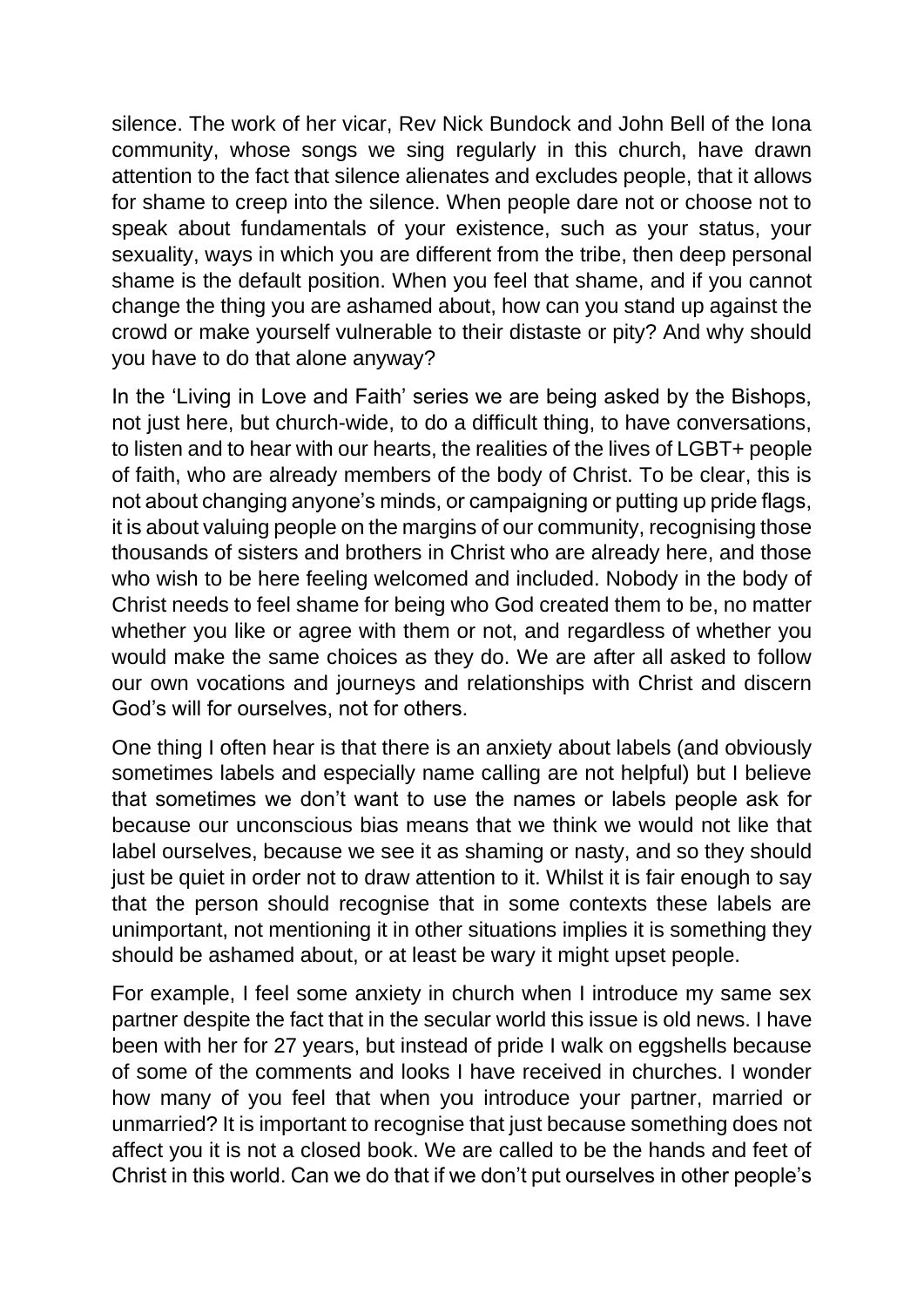shoes and take the time to listen to them and to value their voices? It is worth noting this is not an LGBT+ issue: depending on the culture of the individual church the silence can be equally uncomfortable for couples without children, single people, divorced parents, unmarried mothers, families of AIDS victims, BAME people, people who have hidden disabilities or who have been abused, or married partners with different faiths or none, and so the list goes on through anyone who it is not quite the same as the rest of the tribe.

Because, make no mistake about it, every congregation of church of any denomination has natural tribal affiliations and affections. I hear many people talking about the quality of welcome here and I agree I loved this place from the first time I visited. But perhaps that is not surprising, because I am a white, straight acting, middle class, well educated, professional, churched person with skills that fit the needs of the community. If I had arrived with a buzz cut, tattoos and facial piercings, but still the exact same person underneath, how welcomed would I have been by the whole community? And If I didn't return, because I didn't feel that I fitted, who would have asked the question as to why I had not stayed? Might you have been relieved? Asking questions that challenge and change us, looking at uncomfortable realities, reaching out to people on the margins – that is speaking into silence.

Naming the elephants helps us to be a more honest community, even if some people love the elephant and some people hate it, some may be afraid of the elephant, or just afraid to share their positive or negative opinions about it to others in case it is uncomfortable, unpopular or just embarrassing. We also need to be careful of making assumptions. For example, as a gay person I'm not here to campaign for same sex marriage. I am however a campaigner for feeding and empowering the poor, safeguarding everyone in creation, helping to create safe spaces for all the children of God and educating the world about the love of Jesus Christ through the best example I can offer. Nor is this about challenging the orthodoxy of our faith, it is about loving the whole body of Christ, ensuring that everyone in that body is valued for who they are, and that everyone has the support of other voices speaking up for their right to be heard in a powerful silence that they may not be able to speak into themselves.

Finally, if we need to be reminded how dangerous and fear-filled silence can be. The IICSA safeguarding inquiry made it abundantly clear that all the forms of abuse reported in our church in the last 50 years have been enabled by silence. Silence on the victims of child abuse, silence on the adult victims of clergy sexual predators, silence on the acceptance of domestic violence or abuse as a part of marriage, cruel treatment of unmarried mothers, LGBT+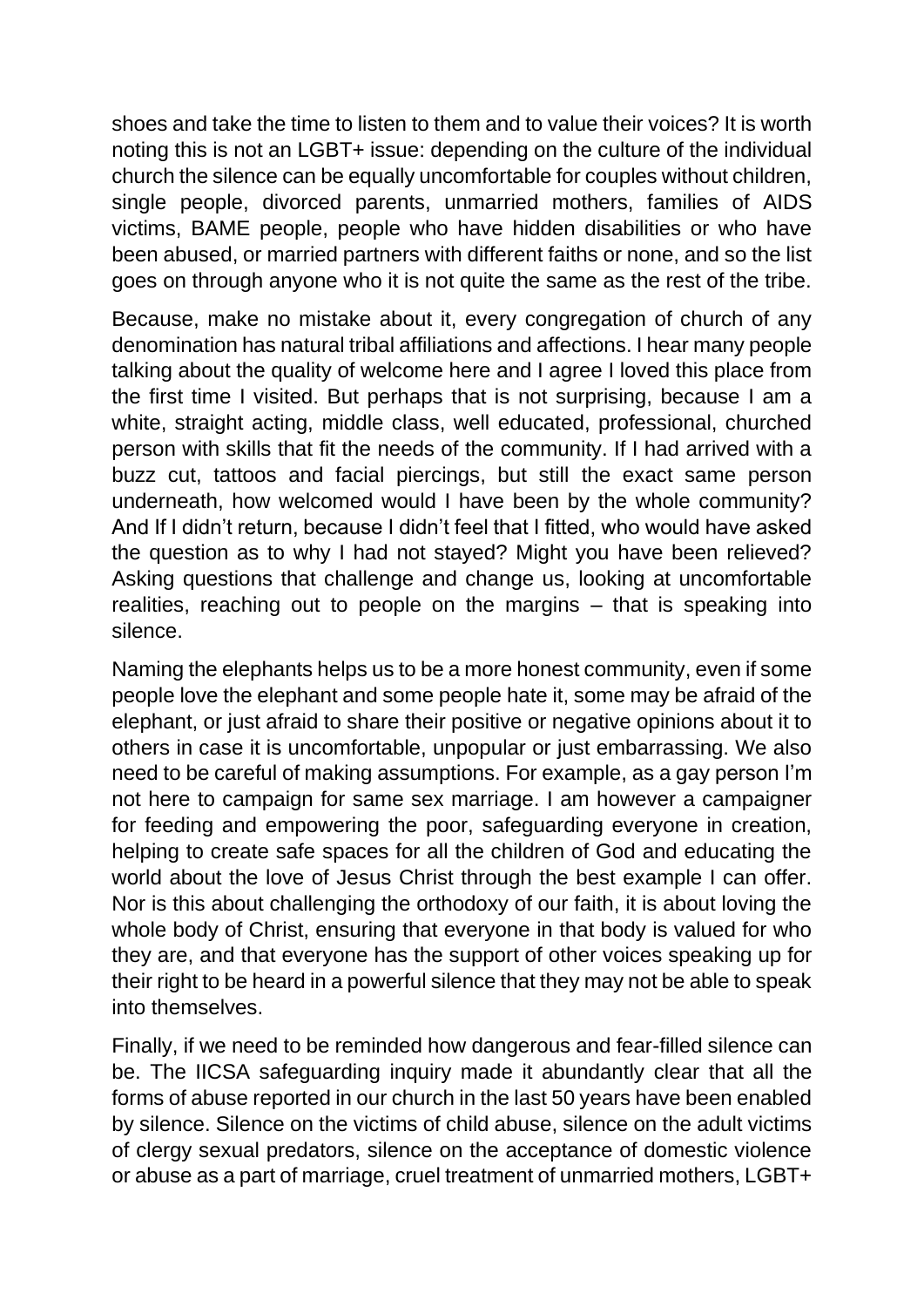conversion therapy, lack of education around intersex and trans gender issues, the shaming of suicide victims and their families, and the treatment of women leaders in some church settings. The body of Christ has been very deeply damaged by the straightforward understandable, very normal tendency of people like us to think we have nothing to say, no business to interfere and no right to ask. When the people on the margins need us to speak into the deafening silence for them, we often don't. Some of those reasons are absolutely legitimate, but some are not, driven by our own bias and traditional allegiances.

So as you go into breakout rooms you have a really tough and honest question to consider: Given what I have said about the nature of silence, the power of silence and the pain of silence - what would stop you from speaking into silence?

### **What stops us from speaking into silence?**

- $\triangleright$  Feelings of being bullied stay with you.
- $\triangleright$  Fear of being attacked.
- $\triangleright$  Hard to know when to confront and this leads to avoidance.
- $\triangleright$  Complexity of language
- $\triangleright$  Getting facts right before speaking out
- $\triangleright$  Fear of opposition dominant counter opinions
- ➢ Need confidence.
- $\triangleright$  Question of power and feeling undervalued.
- $\triangleright$  Prejudice  $\triangleright$  unconscious bias
- $\triangleright$  Not being able to express things due to lack of knowledge.
- $\triangleright$  Fear / anxiety about rocking the apple cart.
- $\triangleright$  Quiet voices are often spoken over.
- $\triangleright$  Safe space needed.
- $\triangleright$  Risk of hurting others and this triggering difficult stuff
- $\triangleright$  Embarrassment or fear of upsetting others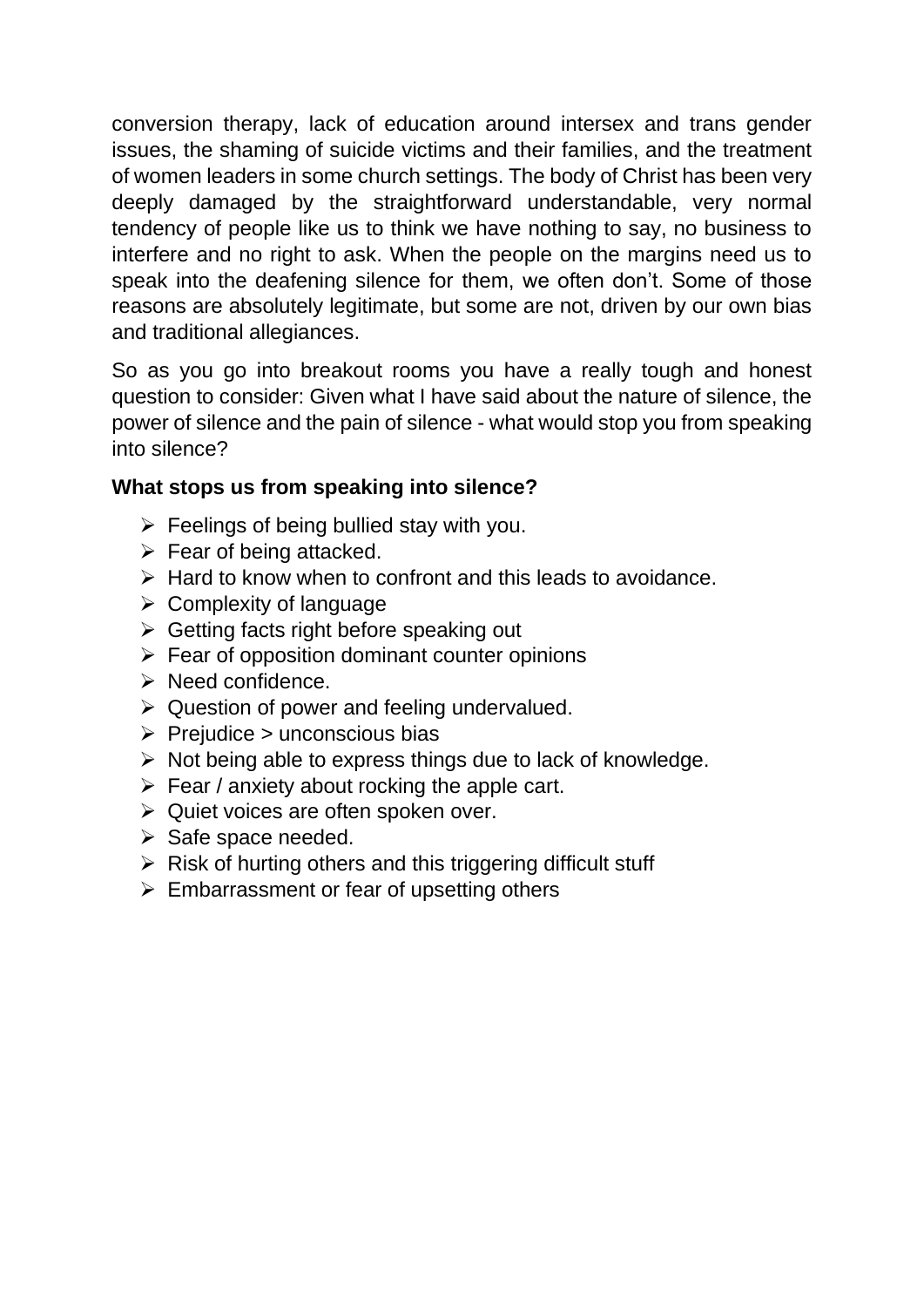## **Week 3** *'Addressing Ignorance'* by Revd. David Fox Branch

#### *Give, and it will be given to you.*

This week's Pastoral Principle is Addressing Ignorance, which is described as one of six 'pervading evils' but three of these: fear, power and ignorance are not, in themselves, evil.

Their reason for being, their influence and what we do with and about them: it is in these, that we discover where the evil abides.

We are born ignorant. In John 15:22, Jesus makes clear that you cannot be blamed for the ignorance of simply not knowing things when you have no means of knowing them.

But he also makes it clear that sin arises when you do have the tools to know better but don't use them.

That might simply mean seeing that somebody is different to us and choosing not to try to understand why but, instead, condemning them.

Which, as Jesus points out in today's gospel, invites condemnation on us.

Let me tell you about Seth. That's not his real name but it will do. Against all possible evidence, Seth was convinced that he had a gift as an evangelist. I met him after a service in my old church.

He'd been there amid all the candles and hints of incense; the gold-leaf Mary as Queen of Heaven staring vacantly in his direction from behind the tabernacle, the priest in an old-style fiddleback chasuble – if you don't know what that is, go google it – and I think that when we got to 'so to eat the body and blood of our Lord Jesus Christ' something must have gone off in his head.

I spent next the three hours hearing how the priest and I and – by extension – everybody who worshipped there, were on the hell express because we were all idolators.

I also spent the three hours hearing how he felt called to tell everyone about the love of Christ.

He would go down to the benches by the ponds, where young people gather to have a snog and a fag and some cider, and he would evangelise by telling them that they were sinners.

And of course, he's right, and of course, that's where Jesus starts his preaching ministry, with repent and believe, but Jesus was preaching to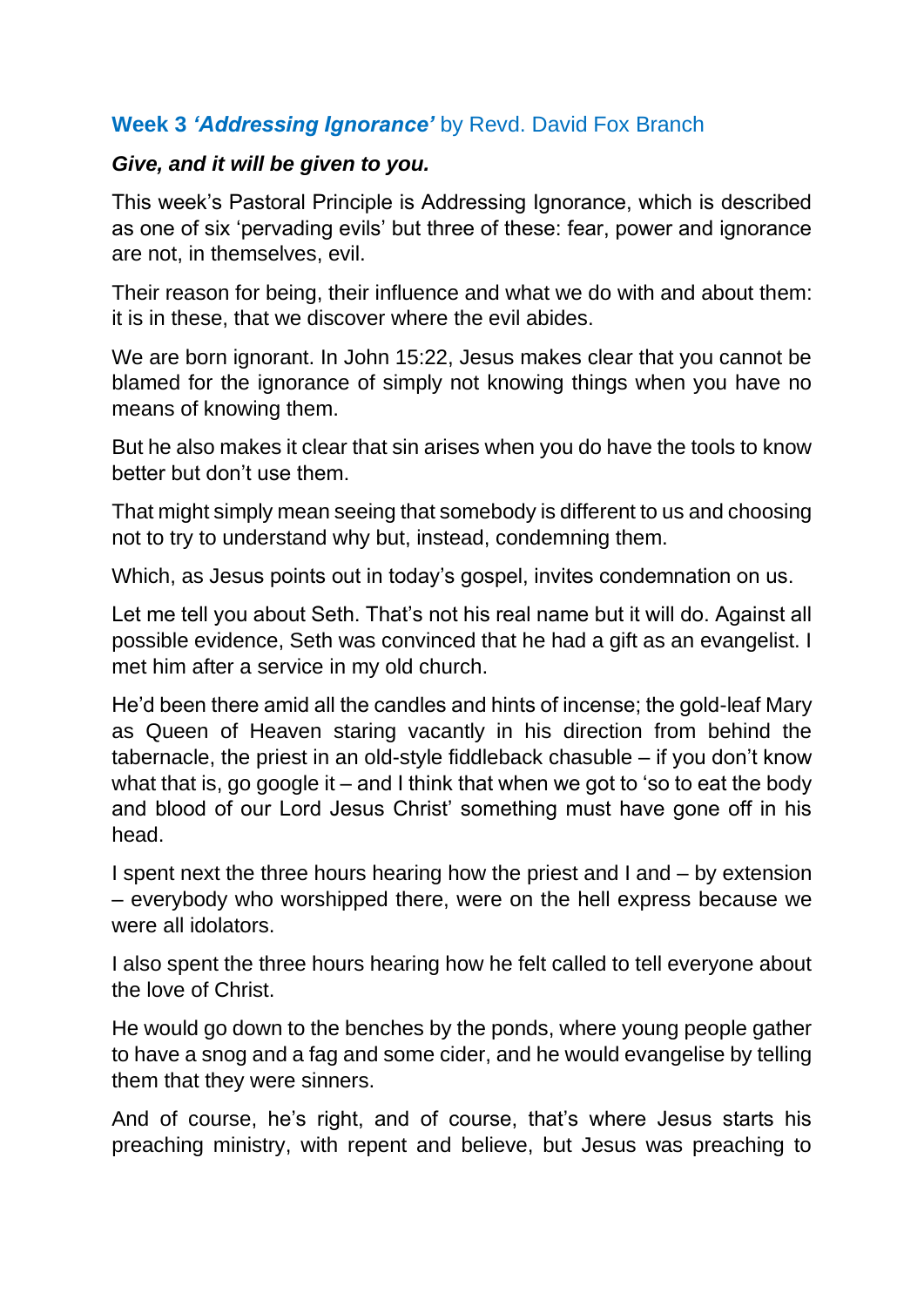people who already knew that God exists; my friend-to-be was approaching people who, on the whole, didn't even agree with him on that.

It's not even, that the very idea of sin is meaningless if you do not have an idea of God to go with it; it's that it's actively offensive.

To be told that you are somehow deficient because of the things you love to do, or the people you choose to be with, or  $-$  and this is the nub of our discussions over these weeks – because of things that you can't change about your inner being or your outer life – that is offensive.

Seth never won a single convert.

How he didn't end up in the ponds at least once, I don't know - he might have done if it had been me as a youth on that bench - but I am certain that he passed on the bad news of a God…. and church… that judges.

That had, knowing nothing about those young people, already decided that they weren't good enough.

It's the idea I grew up with, too. And if that's what God thinks of me before I've even said hello to him, what's the point of trying, really?

We need to understand – we need to not be ignorant of the fact that, to many, that's what the church represents. Not goodness. Not mercy. Not love.

Judgment, condemnation, oppression and ignorance.

We need to take hold of the fact that for many - and here I need to be explicit and say not just LGBT+ people but people from all across society - the church is a pervading evil.

Because they, or people they care about, or hear about, have experience of the church as a place that is the exact opposite of what it should be.

And I think that a large part of that experience is down to ignorance.

That's really hard to hear, isn't it? You may not wish to believe it. But I can tell you that when Jo and I started becoming regular church goers, we lost friends. People assumed that because we were Christian we would start judging them. It's what they had come to expect.

How do we address this?

Give, and it will be given to you.

In various places in the Gospels, the evangelists make it clear that Jesus would know what was in people's hearts or what they were whispering about.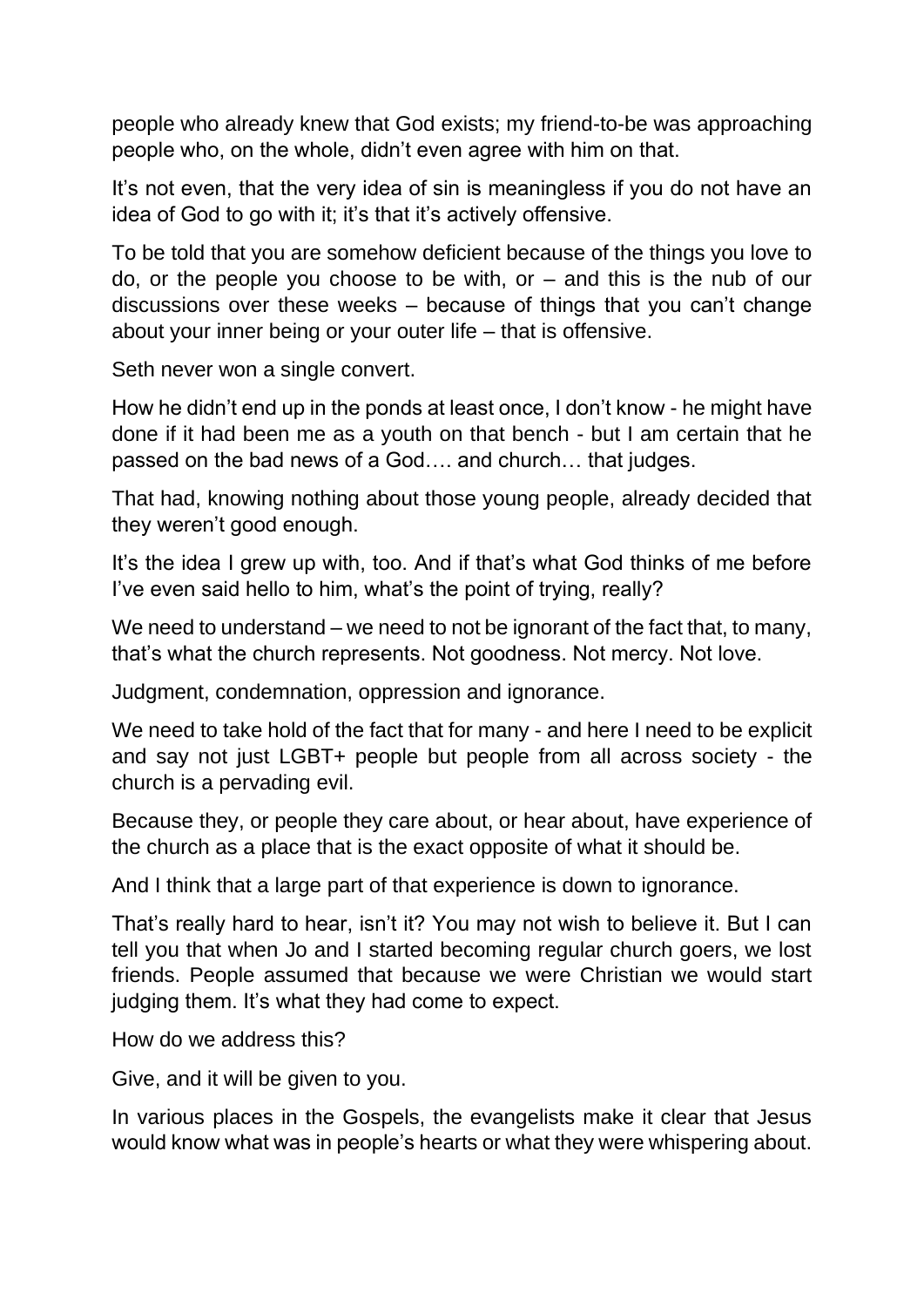If Jesus knew what was going in within the people he met then we should attempt to, too. We need to embrace the vulnerability of offering to understand.

That doesn't mean agreeing with everyone, it doesn't mean thinking that they've got right, the way they live.

It also doesn't mean kidding yourself that you can feel what they feel, of 'knowing what it's like' but it does entail knowing something about why it is how it is.

About the meanings in somebody else's life.

About what 'I am' means rather than assuming that they are how they are because of 'I choose'.

About being willing to use vocabulary you're uncomfortable with, at least for a while, because otherwise they can't properly tell you about themselves; it means being willing to move towards empathy.

And when we start that journey, we tend to find that understanding and empathy are given as well as offered. Ignorance evaporates on both sides and reconciliation occurs.

Ignorance prevents authenticity in our relationships because it prevents us from seeing people as they see themselves.

Empathy allows us to stand alongside somebody even when we don't agree with them.

### **What do we need to do to move from ignorance to empathy?**

- $\triangleright$  Love people, want to do it.
- $\triangleright$  Keep an open mind, not being quick to impose.
- $\triangleright$  Be open to unfamiliarity.
- ➢ Understand other people position avoid unconscious bias.
- $\triangleright$  Take and interest ask neutral questions.
- $\triangleright$  Learn from young people.
- $\triangleright$  Empathy not sympathy that projects own view
- $\triangleright$  Form relationships rather than casual interaction
- $\triangleright$  Accept vulnerability and that this is hard.
- $\triangleright$  Educate ourselves, walk in another shoes.
- $\triangleright$  Active listening x3.
- ➢ Practice forgiveness Tout comprendre c'est tout pardoner (to understand everything is to forgive all): but the forgiving may need to be of oneself for recognised past failure of empathy.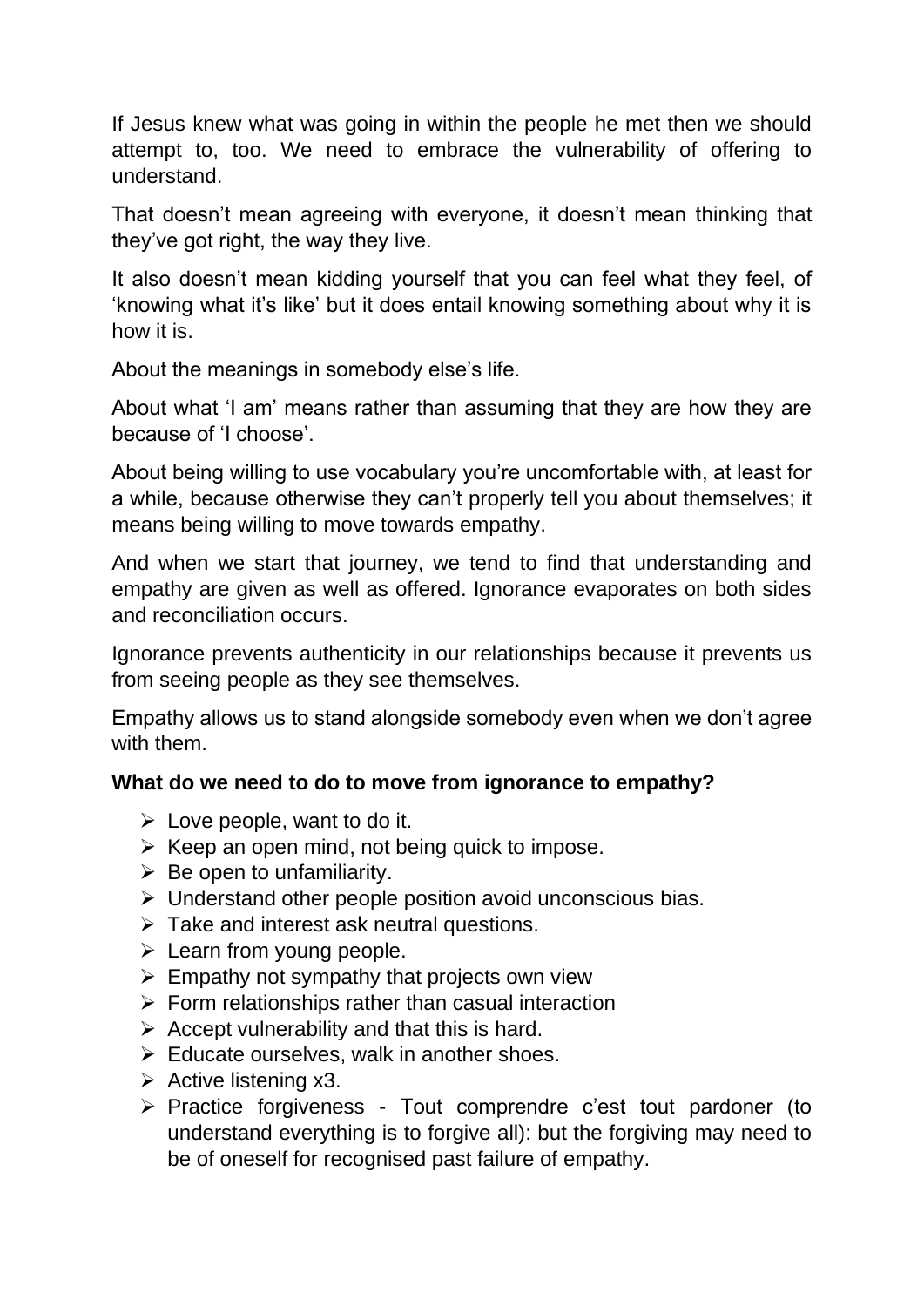

## **Week 4 '***Casting out fear'* by Revd. Sue Curtis

We are thinking today about Casting out fear.

There is fear about 'breaking ranks' and speaking out. There is fear that if one's personal circumstances are known then friendships may be affected or the validity of one's ministry may be called into question. There is fear among the clergy of how they may be held to account as they attempt to care. There is fear that a bishop's known views will colour his or her engagement with their people. These kinds of fear must be addressed because it can corrupt our life together and imprison individuals.

When we looked at speaking into silence, there was, in our discussion, the recognition that we need to face things and not pretend they don't exist or don't need to be addressed.

We fear people who are different from us. We fear that we are not being authentic to our faith, citing the overwhelming imperative to love our neighbour, or Biblical authority and context and how we should understand that. We fear change, we fear the cost of change.

So, on this Mothering Sunday, we are looking at Casting Out Fear. Fear and worry are part of the job description for mothers and all those who care for others they love, so there is a certain irony here.

Let us think of Mary, mother of Jesus, fear was certainly part of her experience and she had legitimate causes for fear: from learning she was to give birth to a child to the horror of watching his execution.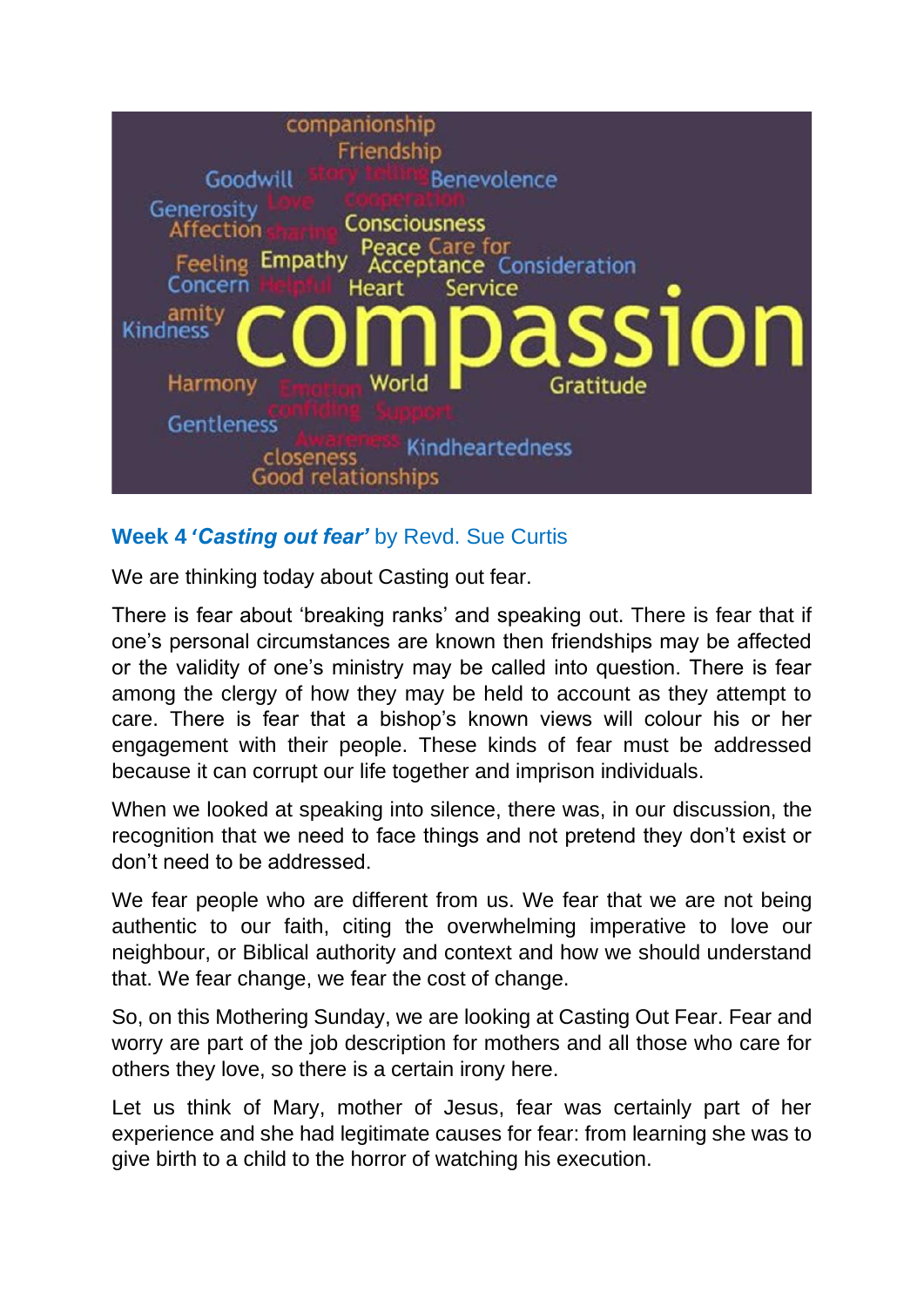Let us listen to the possible thoughts of Mary.

Me pregnant. I was worried no one would believe me that it wasn't possible, especially my parents and Joseph. I had never been with a man. This was closer to terror than fear, but God had it under control and Joseph was there for me. God sent him messages too. Before the birth Joseph and I had to go to Bethlehem for the census, eighty long miles. I was exhausted and then we had to beg for a place to stay, not the best way to bring any child into the world but somehow, I knew God was with us, at the heart of it all. In all that squalor and fear, by then, we knew we were where we were meant to be on holy ground. Fleeing to Egypt, that was driven by desperation and the fierce instinct to protect my child, God's child. It was terrifying. There were some calmer years and then when he was 12 we lost him. Joseph kept saying he would be alright, with relatives, with friends, but I am his mother, and I knew I needed to find him. From then on, I looked at him differently somehow, he was wise beyond his years. I knew he was courting disaster when he left Nazareth and went off finding a band of friends, doing amazing things but speaking out, challenging everything people held dear and questioning the authorities. It led directly to trail, torture, to a cross, an execution. There can be no greater fear for a mother, no greater anguish than watching his pain and humiliation. In all that horror and in his pain, he handed me over to John and I remembered Simeon's words: "a sword will pierce your heart." This was it, and even in all this fear, he knew, and I knew, God had us cradled in love, and love casts out fear.

I spoke to my daughter about parental fear, she has a 4-year-old called Felix, in New Zealand, and he is autistic, practically non-verbal, physically highly advanced and he knows no boundaries, a boulter with the speed of a child twice his age on land, up trees and in water. He is unfailingly cheerful and responsive, on his terms. He doesn't have any fear at all.

Lizzie's words: -

*My son was diagnosed as autistic when he turned 2 and a half. There was some worry early on, which came with the unknown: why wasn't he talking, could he hear and, if not, did his ears hurt him etc. With the diagnosis came instant understanding and relief. It was very obvious and I was unsure how I had missed it.* 

*My husband and I decided straight away that everything was ok. Our children were all healthy and thriving and if this was the biggest challenge as parent, we were incredibly lucky.*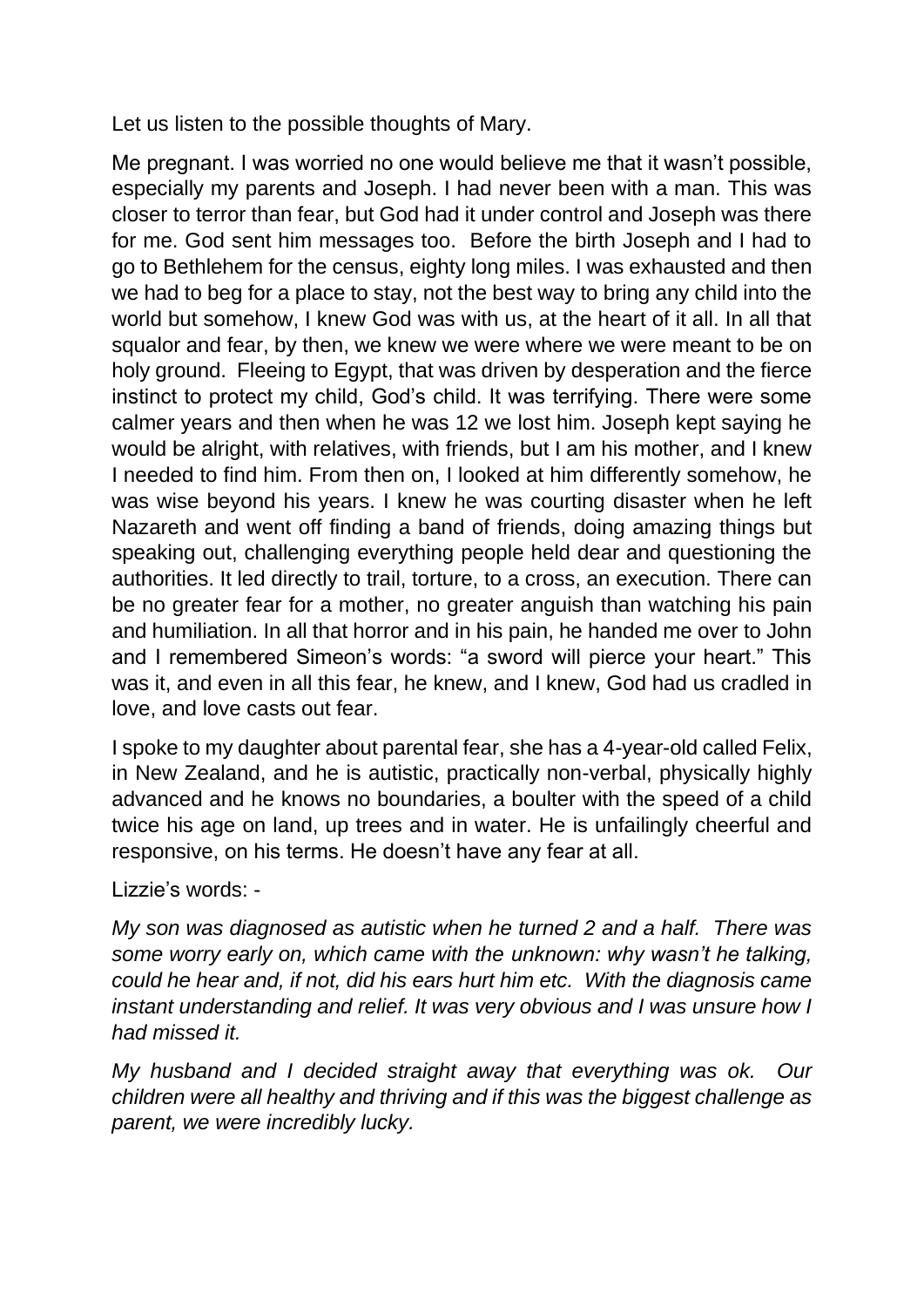*The first six months came with worry, mainly about speech. We kept thinking that everything would be alright "once he could talk" then the realisation hit that he was already "alright" and his lack of spoken language has made him independent and resourceful beyond his years. While speech is the most common form of communication it is by no means the only valid form.* 

*While there was some worry and a fierce protectiveness against a world that still doesn't really get it, there never was sadness or desire for him to be different. That is because his autism is as much a part of him as his gender, ethnicity, hair colour, etc. I would never be sad for who he is: his amazing body that needs to run and spin and jump and his amazing brain that learns through movement, and sees patterns and colours in everyday objects.* 

*Being a mother to an autistic boy is much the same as being a mother to his brothers. There are joys and challenges parenting all 5 children. He may need to be watched more to keep him safe, and I have to "listen" harder to his needs. But also, he can entertain himself; he does not get bored or say my name as a request for help 1000 times a day! Your parenting adapts to the different needs of your children whether they are gifted, sensitive, neurodiverse etc. And if you were to ask the hardest part of being a parent the answer would be the same for all of them, the endless washing and packed lunches. If you were to ask the best part of being a parent, the answer would also be the same. Taking joy in what brings them joy, relishing in their achievements whether that be getting a gold medal in gymnastics or learning to say "no" for the first time at the age of 4.* 

I also read a mother's response to realising her child was gay.

Asked by her daughter how she got from disapproving of her child being gay to being ok with it, she said it was the wrong question. She said how do you adjust to something nobody prepared you for? She said that back in 1970s and 80s people referred to gay people in negative terms and equated it to crime. She said the world expected her children to be like everyone else and slowly she realised that made no sense, that my growing up looked different even from my siblings and that there was a pain that she didn't understand and wanted to remove. When she realised what it was troubling me, it was shocking and she had to adjust to loving me as I was, not as she hoped I would be. She had been taught it was wrong, but she could see no reason why I should be an example of anything except me being who I was intended to be. She saw that I was a good person, with good morals, faith and integrity. That was the surprise, that the so-called wisdom was wrong. She said that this was actually never about God, although it was a bit about letting go of what other people at church might say as they were particularly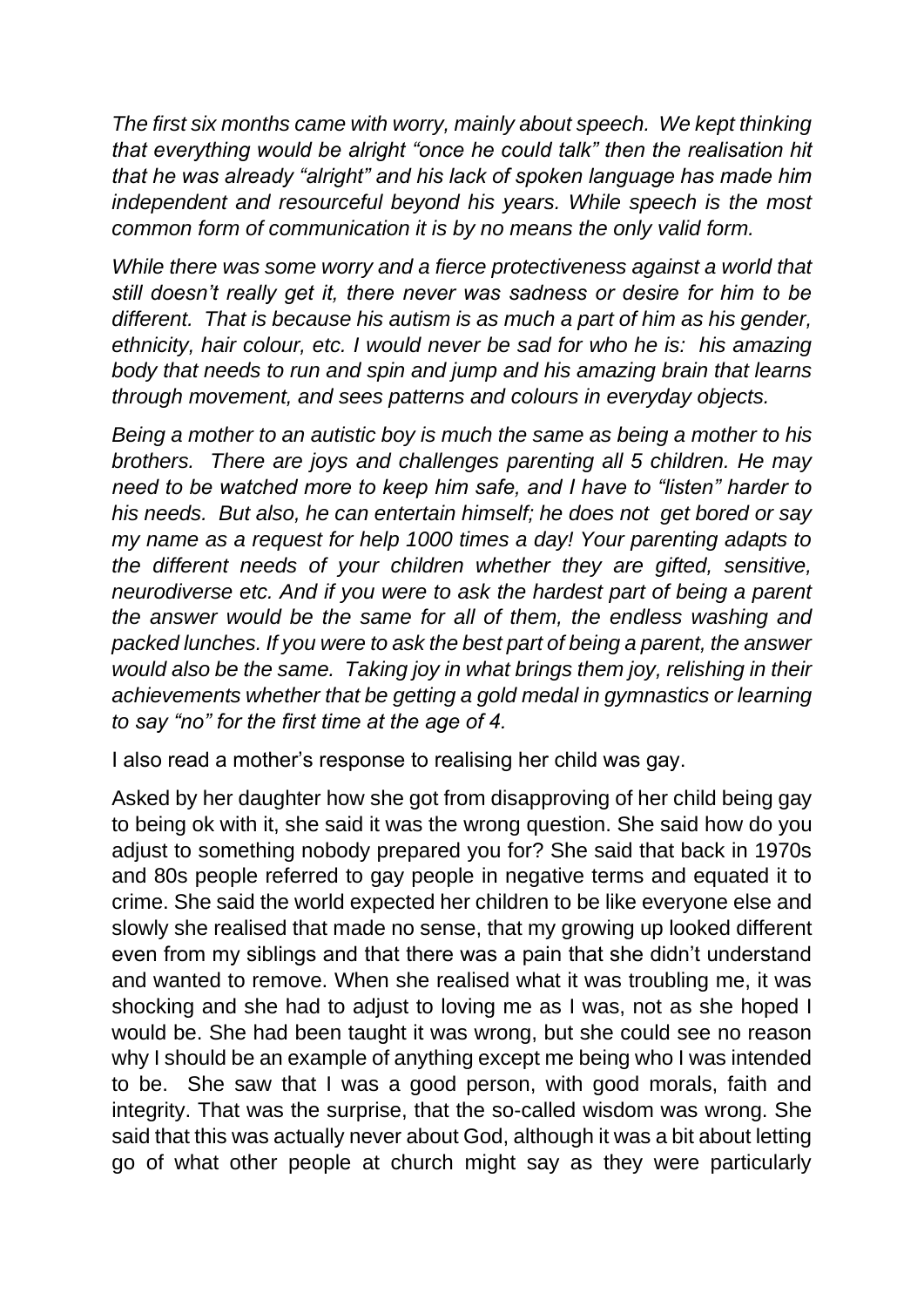vociferous. She said that people used God as an excuse to judge. She said God made me and he made me exactly as I am and it was never a question of whether she should love me, or of whether it was right or wrong. People approve or disapprove of whatever they like. That is rather immaterial... but God makes things perfect, just as every mother's child is perfect. And so, she has accepted it because we are called to love our families and not to reject what God gives us, and she trusts that God made me as intended perfectly - and she is proud of who I have become. She says approving or not is a strange preoccupation, we are all here because God made us different for a reason. We should just worry about how we treat others. This she has known from her earliest church teaching and now she is happy to be living it.

Mary teaches us how to move from fear to trust without diminishing our involvement. It is about being open to change and being able to listen within those fears to both the principles Jesus shows us in scripture, and the voices of those who are different from us. True love involves authentic understanding of the other's point of view and loving them as God made them: - radical and anti-establishment, neurodiverse, gay: however, they are made, we need to love them in that.

### **How do we move away from fear of that we do not understand to a fresh understanding based on loving our neighbour even if they are different?**

- $\triangleright$  Try to see people through God's eyes
- $\triangleright$  Seek empathy.
- ➢ Listen without prejudice avoid false presumptions of what's going on inside
- $\triangleright$  Not our place to judge let God sort it out
- $\triangleright$  Challenge traditional mindsets
- $\triangleright$  do we put up fear as a barrier?
- $\triangleright$  See people as Jesus would see them
- $\triangleright$  Accept our own baggage and put it to one side
- $\triangleright$  In a fast paced world we need to pause 1st and not always say the instant thing
- $\triangleright$  Name our fears e.g. fear of saying the wrong thing and offending.
- $\triangleright$  Be open to hearing someone else story
- $\triangleright$  Fear is related to lack of understanding and putting people in boxes
- $\triangleright$  Nothing to fear but fear itself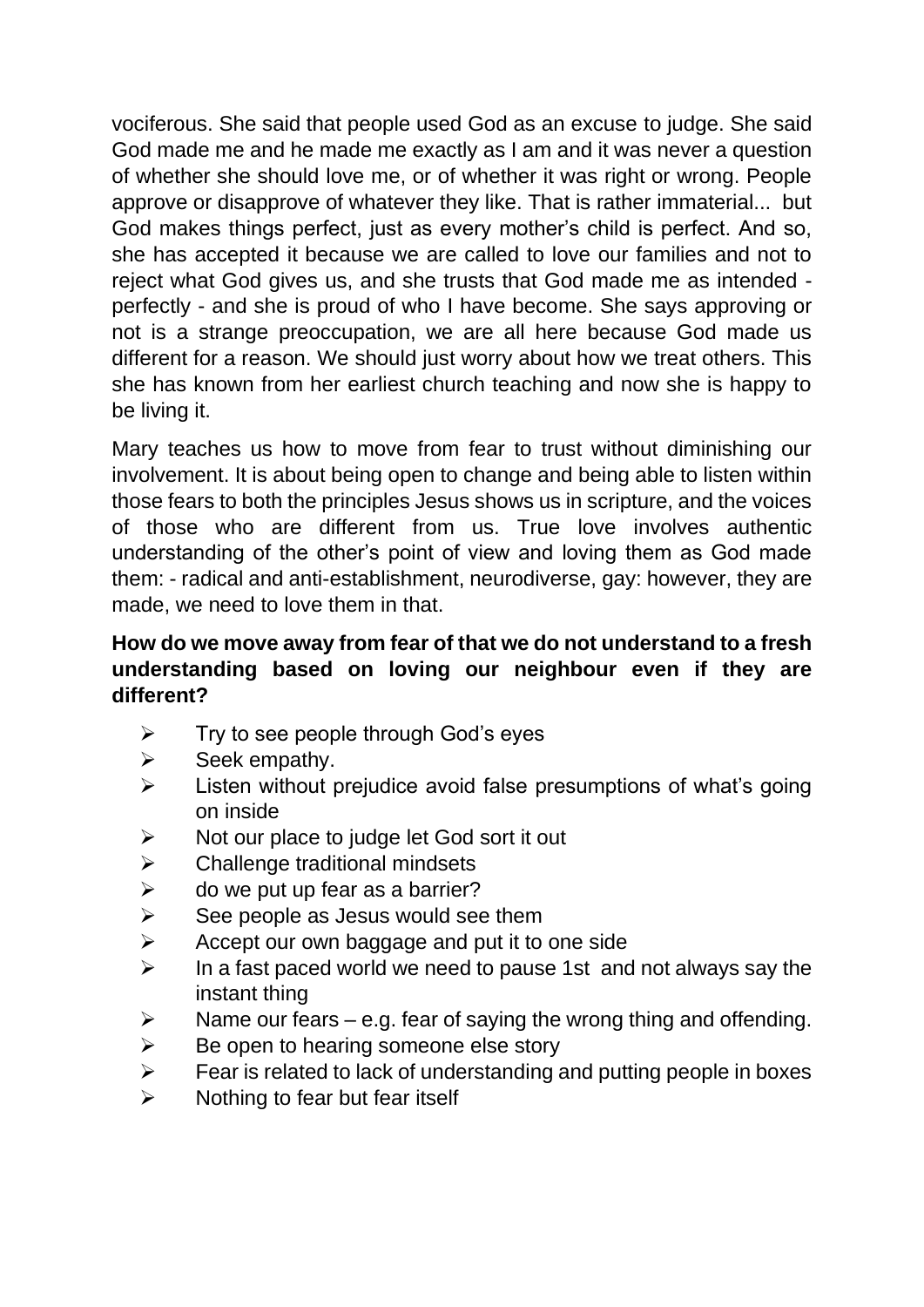## **Week 5** *'Admit Hypocrisy'* by Berwick Curtis

So far in this series on Pastoral Principles we have looked at Prejudice, Fear, Ignorance and Speaking into Silence. There is obviously a broad overlap in these principles as we consider the ways we interact not just with our fellow church members but with all those we come into contact with. And is there a difference in the way we connect with these two groups? Are we more careful, more honest in the former or maybe the latter? Are there things we would not discuss or allude to in our conversations with other church people? Do we avoid politics and religion with either group for fear of stepping on people's toes?

The Church nationally and internationally, in all its manifestations, has had a bad press for many years now: abuse, discrimination, sexism, being out of touch with society. The result is that the Church appears to many to be losing its right to the moral high ground and is seen by the world outside, the unchurched, as hypocritical and morally bankrupt. And to the dechurched, those who have abandoned the organised church for various reason, be it the lack of inclusivity, which we heard about from Merinda, or the disparity between Christian morality and the actual behaviour of those in positions of responsibility.

It can take a lot for someone to be convinced that we are not all just a load of hypocrites, spouting virtue but acting just like everyone else does……..

What should make us different?

Perhaps we need to remember that we are called to love and service, not to label and criticise. And we need to remember too that "we are all sinners", a churchy way to say that we are prone to self-centredness and cliquism.

Peter Greig writes in his book on which our prayer course is based: The thing that keeps God out of our lives is not our sin. It is our compulsion to pretend, to cover up our nakedness with fig leaves, to climb sycamore trees in order to see without being seen.

Nevertheless, we read of the early church "See how these Christians love another". And later the Church becomes recognised for its love and acceptance of the marginalised in Roman society. The Church was to go on to provide education and healthcare in an often uncivilised world until it was gradually recognised by governments that these things were needed, not just for moral reasons but to keep the population from rebelling.

Perhaps the origin of the word hypocrisy gives us a clue as to why it might be seen as the basis for all our misdoings, our failure of omission and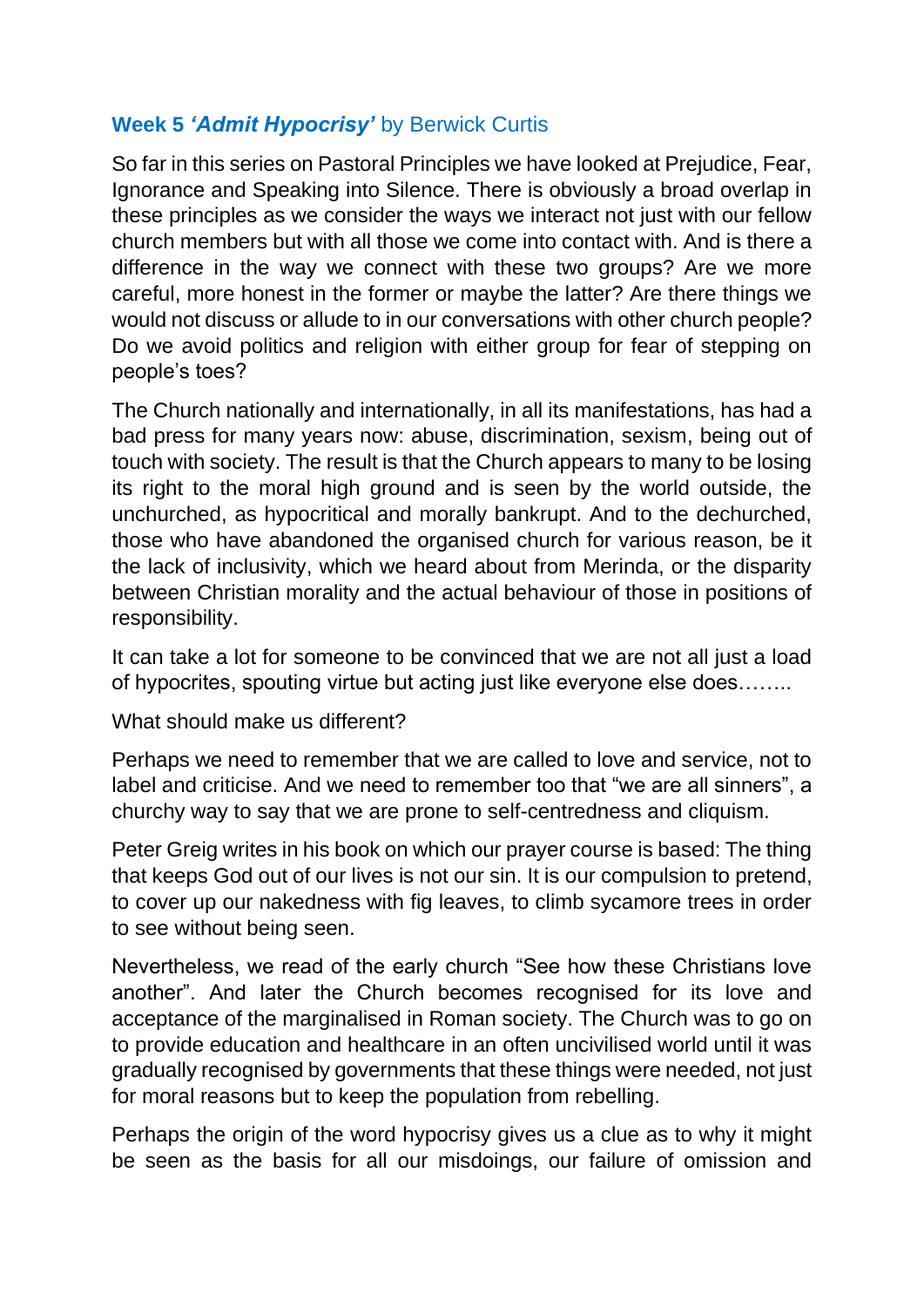commission. The word means wearing a mask to hide reality and in ancient Greece referred to actors who wore fixed masks which concealed their true nature or identity. And today we see that we are all encouraged to get an image. Not to strive for the truth of our nature and aim to eliminate all that is counter-productive in our makeup. All that looks to the self in the ego-centric world we are encouraged to live in. We all seem to need images to relate to – government, the monarchy, celebrities, our heroes, our history. And images to criticise – our government, our monarchy, our celebrities, our heroes, our history.

Jesus was faced by hypocrisy on various fronts, the Temple authorities, the Sadducees, who were so intent on keeping the status quo and their own power, the Pharisees who were so legalistic that the love of God was hard to recognise in their conduct, the Romans with their culture of violence and the entrepreneurs of Jesus' day seen in some of the parables, who exploited, who thought only of the profit to be made.... Sounds familiar?

In our reading today we see just one of many examples of such hypocrisy. Just what did they object to in Jesus' social teaching – he was breaking the rules! Sometimes rules need to be broken to highlight injustice, corruption, abuse. The Church has not always been good at that; it has been seen too much as part of the establishment. For many it's too close to our understanding of the Sadducees and Pharisees for comfort. To quote Peter Greig again: All too often, it is the church that creates cultures in which people feel compelled ……. to pretend.

But also, the Church can't win as bishops are urged not to get involved with politics, not to rock the boat, not to continue the prophetic tradition of the OT. Not to speak the truth to injustice, not to speak truth to power.

We need to take seriously the injunction to look for the plank in our own eye before worrying about the speck in our neighbour's. But how do we do that?

We need to reflect on our behaviour, to think, before we criticise, on the effect we may have on others, to strive for compassion, for empathy. It is not easy to move beyond the general consensus of the society in which we live and see things with Jesus' eyes, to act as his hands, eyes, ears, feet and heart in the world, at least, that part of it in which we act, interact and react. Yes, that is just what we are called to do, perhaps prick a few bubbles, invoke scripture, and reason, and respond to the prompting of the Holy Spirit.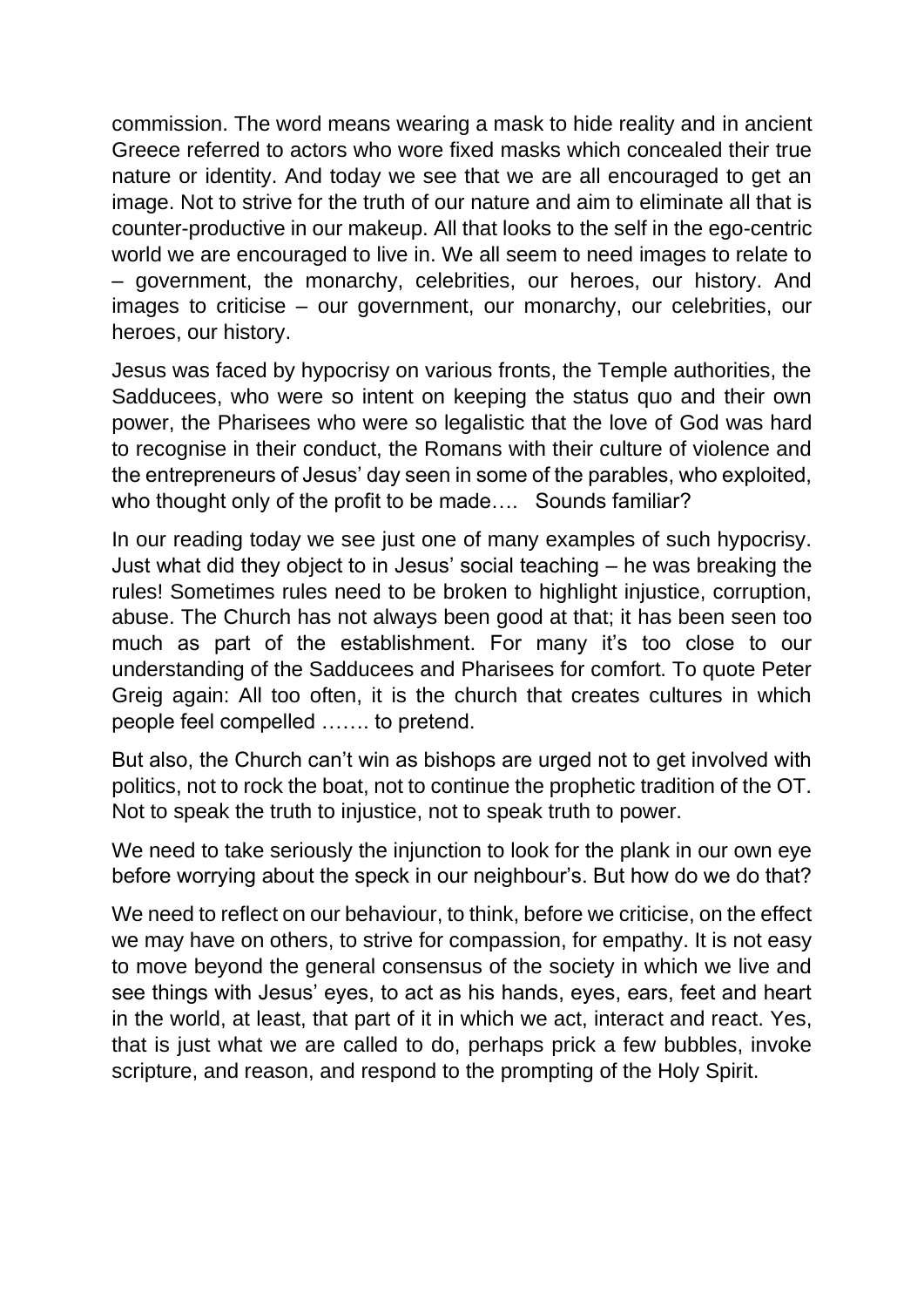## **How can we recognise and combat hypocrisy which is in us all to the benefit of our fellow human beings?**

- ➢ Listening
- $\triangleright$  Calling out inconsistencies
- ➢ Take plank out of own eye practice self-examination.
- $\triangleright$  Begin with Jesus what would he do?
- ➢ Set own boundaries and conduct and acknowledge when it falls short.
- $\triangleright$  To reflect is past tense -already gone too far.
- $\triangleright$  Advantage of confession in liturgy
- $\triangleright$  Be honest with ourselves.
- $\triangleright$  Use the Ignatian Examine regularly
- ➢ Don't be politically correct when called to act.

## **Week 6 '***Pay attention to power'* by Revd. Rosemary Donovan

A little more than a year ago, the great powers of the world were confident. America, the No1 economy in the world, was in the midst of one of the longest rising financial markets in recent history. China, the No2 economic power, was flexing its military and economic muscle. Europe was getting ready for another high tourist season in Spring and Summer.

But then a tiny microbe came along and changed all this. Political leaders, business leaders, scientists, were all caught unprepared and confounded. Many people grew ill and died. Economies went into a tailspin. It was like being out at sea, caught off-guard by a violent storm.

So, what are we to learn from this crisis and how are we to make our way out of it? Perhaps Palm Sunday, the setting for this drama, provides some clues to answering this riddle as well as giving us opportunity to reflect on our final pastoral principle that of paying attention to power.

It is interesting that here we are, on a day that has been long known as Palm Sunday, but John is the only gospel to report that people actually brought palms. Matthew, Mark and Luke report that the crowd laid their cloaks or garments on the ground, with Matthew and Mark also saying that the crowd laid leafy branches on the road. But I guess Cloak Sunday or Garment on the Road Sunday, or Leafy Branch Sunday doesn't have the same ring of Palm Sunday.

There is a reason that the people brought palm branches. This was not insignificant. A palm was a symbol of victory. To wave a palm was to make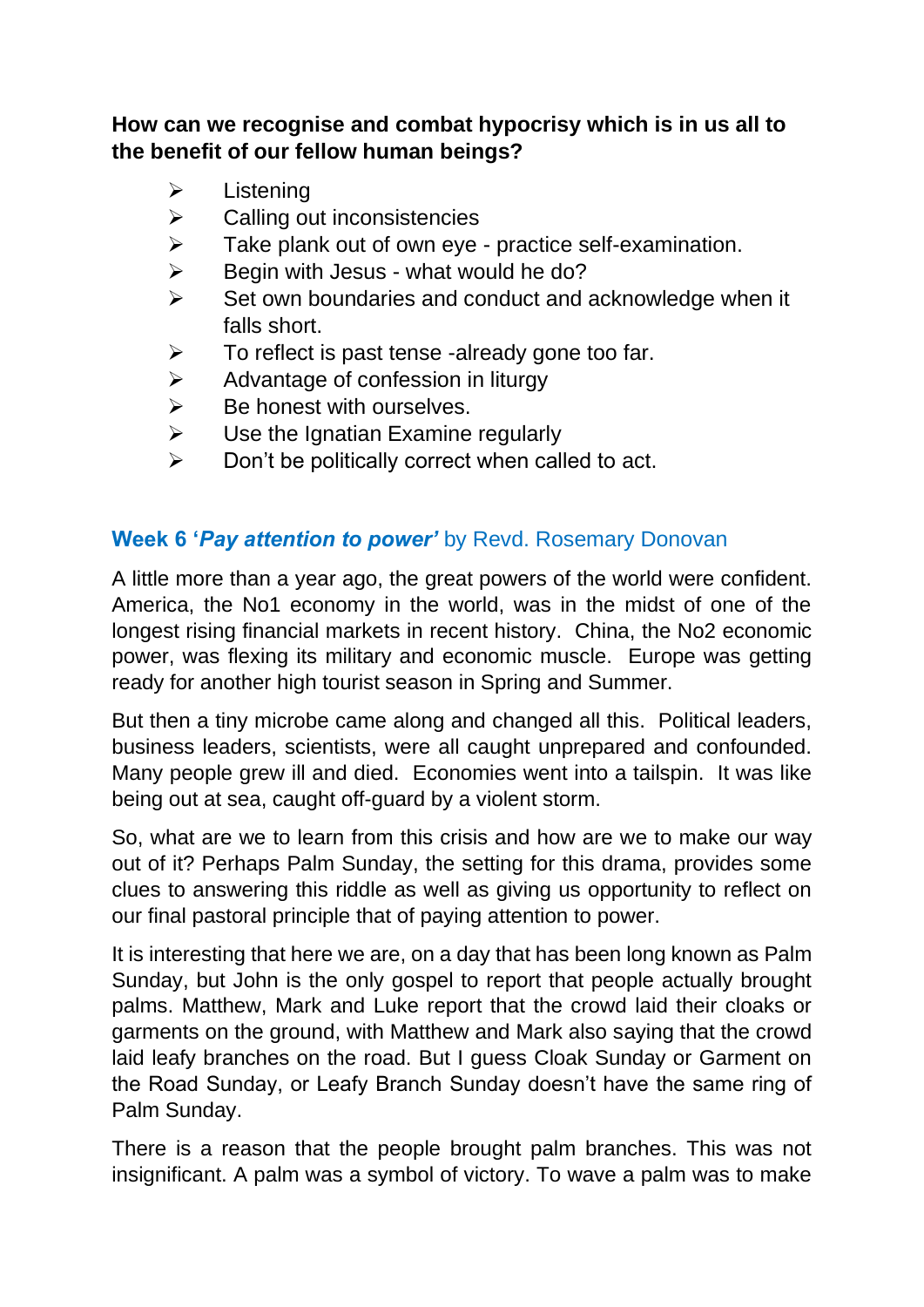a statement. It was kind of like waving a flag. This was the way that one welcomed a king, welcomed a hero, welcomed a conquering general. It was a way to announce Jesus' coming triumph.

And it was also, in a sense, a form of protest. It was political speech. You might think of it as a parade, but you could just as well think of it as a protest, a demonstration. (We have seen lots of both of these in this past 12 months too.) Instead of signs and banners, the crowd carried palms. The message wasn't lost on anybody. Jesus had come to town, but others were also coming into town. Roman soldiers entered on horses, armed in a display of power. A conquering ruler would enter on a white stallion. Jesus? He sat on a donkey. This was a different kind of king. But the crowds welcomed him with symbols of triumph and really, a statement of defiance and resistance.

Was it triumph? Was it victory? The crowd thought so. They thought they understood. But they had no idea. The crowd actions said that Jesus was entering the city in triumph, as a king. They were sort of right. But they were also deeply wrong.

In less than a week in one of the most interesting conversations ever about power Pilate asks Jesus, *"Why do you refuse to speak to me?" "Don't you realize I have power either to free you or to crucify you?"* But Jesus replied, *"You would have no power over me if it were not given to you from above."* 

In a sense, the whole of Holy Week and for that matter, the whole of the gospel is about power. For Rome, for Pilate, power really meant the ability to kill people. Get in the way of Rome, violate Roman law, fail to pay your taxes, and the ultimate Roman answer was violence. Throughout its vast empire, from Persia to Spain, Roman law was built on the threat of Roman swords, Roman crucifixion, Roman slavery. Just as Jesus had come into Jerusalem on a donkey, Roman soldiers had entered Jerusalem mounted on horses, Roman standards held high. It was a show of the military power and might of Rome, which was not to be challenged.

Jesus represented an entirely different kind of power, and Pilate doesn't know what to make of it. It scares him, it threatens him, just as it threatened the Jewish religious leaders.

Pilate represented coercive power – power over. Power to threaten, power to harm, power to abuse. Power used in the service of one's own self. In the temptation in the desert, Satan had tempted Jesus to use his power for his own purposes. But Jesus rejected that kind of power and that use of power.

Jesus did not use power over, but power alongside others, power for the sake of others. His was a power to heal, a power to build up. He uses the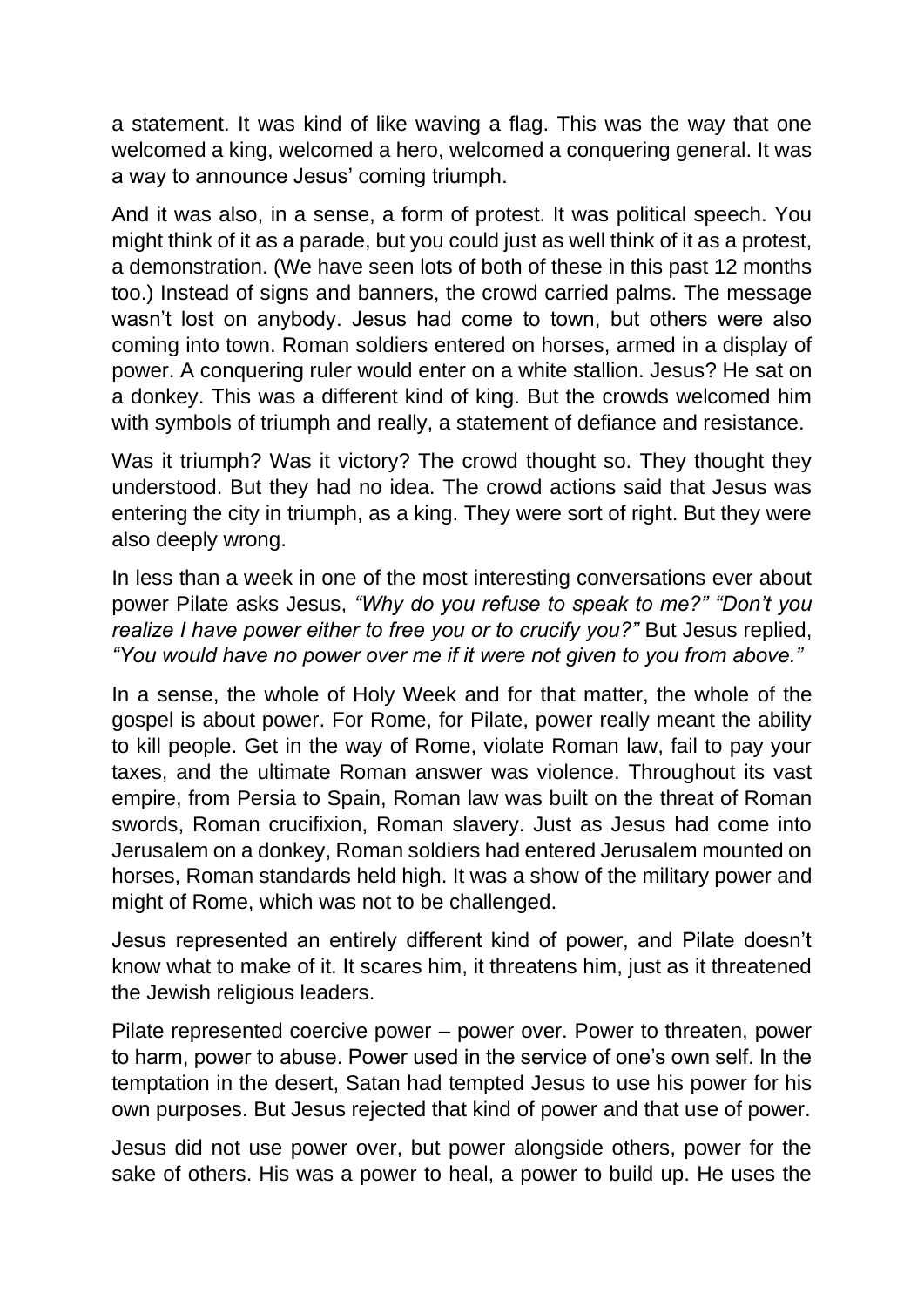power of story, or parable, to teach and inspire and convict and transform. He uses social power, relational power to welcome outcasts and touch people on the margins. And so, he breaks bread with tax collectors and sinners and people of questionable reputations. He uses the power of forgiveness and the power of acceptance to change lives.

And there was a great power in knowing who he was and what he was about. Pilate, the one who would seem to have all the power, is the one who unsure, the one who is on the defensive. Pilate is backed by the power of Rome, but Jesus embodies the power of God.

Now, we can give power a bad name. Aspiring to power sounds un-Christian. But I think that is because when we think of power, we think of Pilate's kind of power, coercive kind of power, rather than Jesus' kind of power, relational power. To make changes in the community, you have to have power. Power is not a bad thing in and of itself. Power is the way we get things done. The fact is, we all have power, maybe more than we realize. There are bumper stickers that say, "I'm a teacher - what's your superpower?" or "I'm a nurse – what's your superpower?" Maybe it's a question worth asking. "What's your superpower?" We all have power. We all have influence, we all have capability to bring change, to make things happen to accomplish important things.

As parents, spouses, children, grandparents, aunts and uncles, friends, community members, neighbours, employees, voters, church members every one of us has some measure of power. How do we claim that power, and how do we choose to use that power? Inequalities of power have led to abuses in the past and will continue to do so unless all who exercise pastoral care reflect continuously on the power that they hold. Power must always be acknowledged. It is a sad reflection on our society that it is not an uncommon in workplaces of all sizes that many individuals having witnessed, or experienced maltreatment have had it suggested to them that it would be better not to mention anything 'if you want to get on.' Those who do continue to call out inequalities or injustice are then called 'brave' or 'courageous'. We need to tackle the cultural context that means that such bravery and courage is required in the first place. We need to stop trying to 'fix the silenced' and rather 'fix the system'. This requires us to focus more time and resources on enabling those who are in perceived positions of power to skilfully invite those silenced to speak and then in turn to listen up themselves. It requires us to question and disrupt the very way we socially construct power at work.

Palm Sunday is a fantastic day to examine this topic. For this is ultimately what Jesus does he turn upside down perceived social constructs, he undo's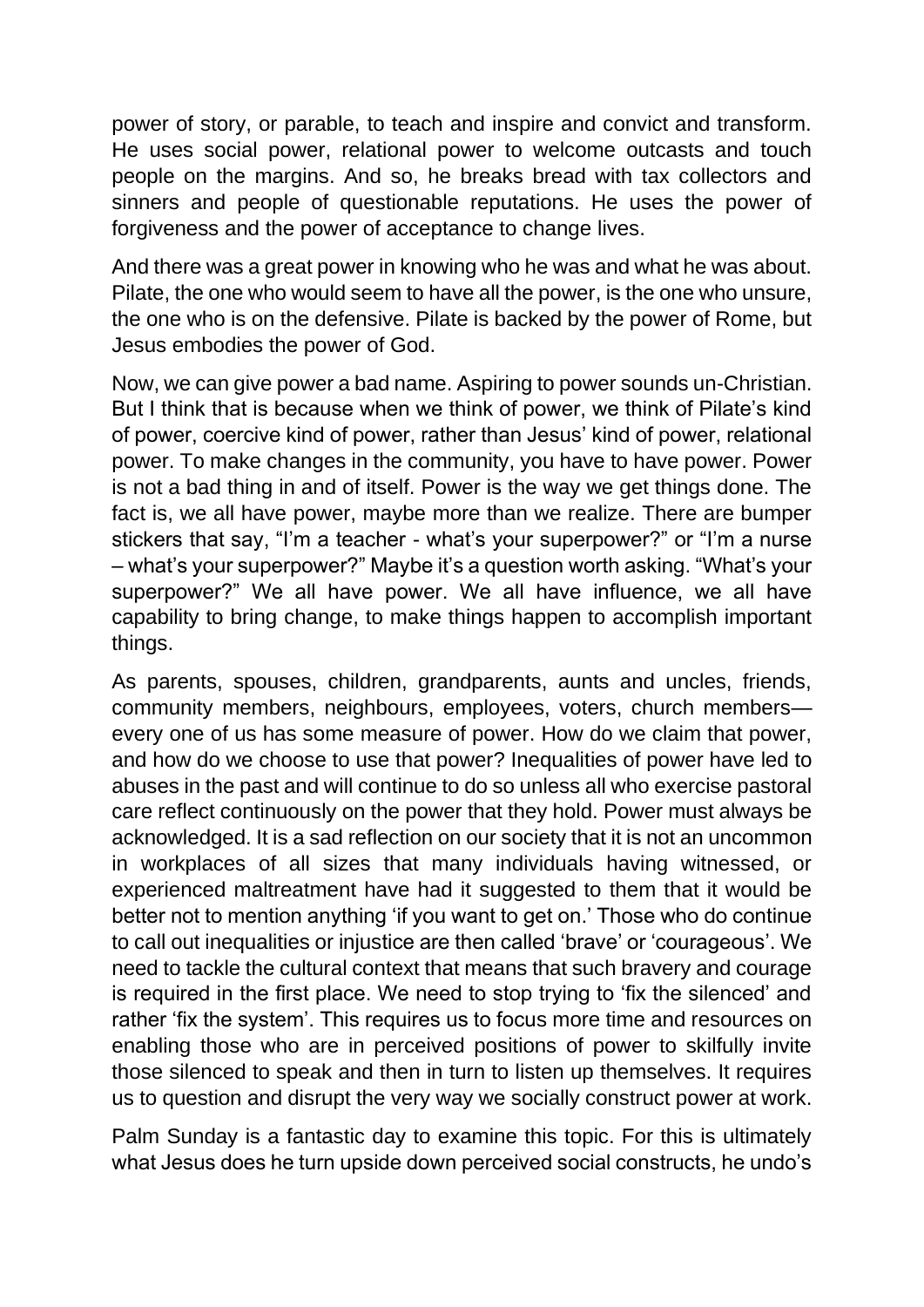preconceived concepts of power and asks us to re-examine ourselves using God's values not human ones.

Remember Jesus' words to Pilate? "*You would have no power if it were not given from above."* Because of our understanding that Christ calls us in humility to regard others as better than ourselves we should not exploit any perceived or real power over others. We should aim to be the sort of community where everyone seeks to serve one another in the Spirit of Christ and to respond joyfully to his call to mutual submission.

It is not right that pastoral encounters still take place without awareness of disparities of power. Matters relating to identity, sexuality, gender and relationships are deeply personal. Conversations relating to them must be carried out with utmost sensitivity to the real or perceived power that one may have over another. We need to learn to become more aware both of our own power and of our vulnerability to the perceived power of others, and to notice and call out when power is exercised inappropriately.

The Apostle Paul had a weakness, something he described as a "*thorn in the flesh,"* and prayed for it to be taken away. But the answer was, "My power is made perfect in weakness." Power in weakness is a completely different kind of power than the power Pilate understood. But it is real.

In a recent papal address, Pope Francis noted that the COVID-19 crisis, *"exposes our vulnerability and uncovers those false and superfluous certainties around which we have constructed our daily schedules, our project, our habits and priorities. It shows us how we have allowed to become dull and feeble the very things that nourish, sustain and strengthen our lives and our communities."*

Of course, we ought to seek prudently to minimize the damage of the coronavirus storm to lives and livelihood. But if we simply try to work our way out of it through our own cleverness, we will have failed to learn the lesson of Palm Sunday. The path to salvation is not one of self-assertion, of relying on our own greatness, but instead, through acknowledging our absolute dependence upon God. Ultimately in just 4 days' time we will recall how Jesus was turned over to be crucified. It appeared that the powers of this world had won. But there was power found in weakness. There was power in the cross, "*and by his stripes we are healed*."